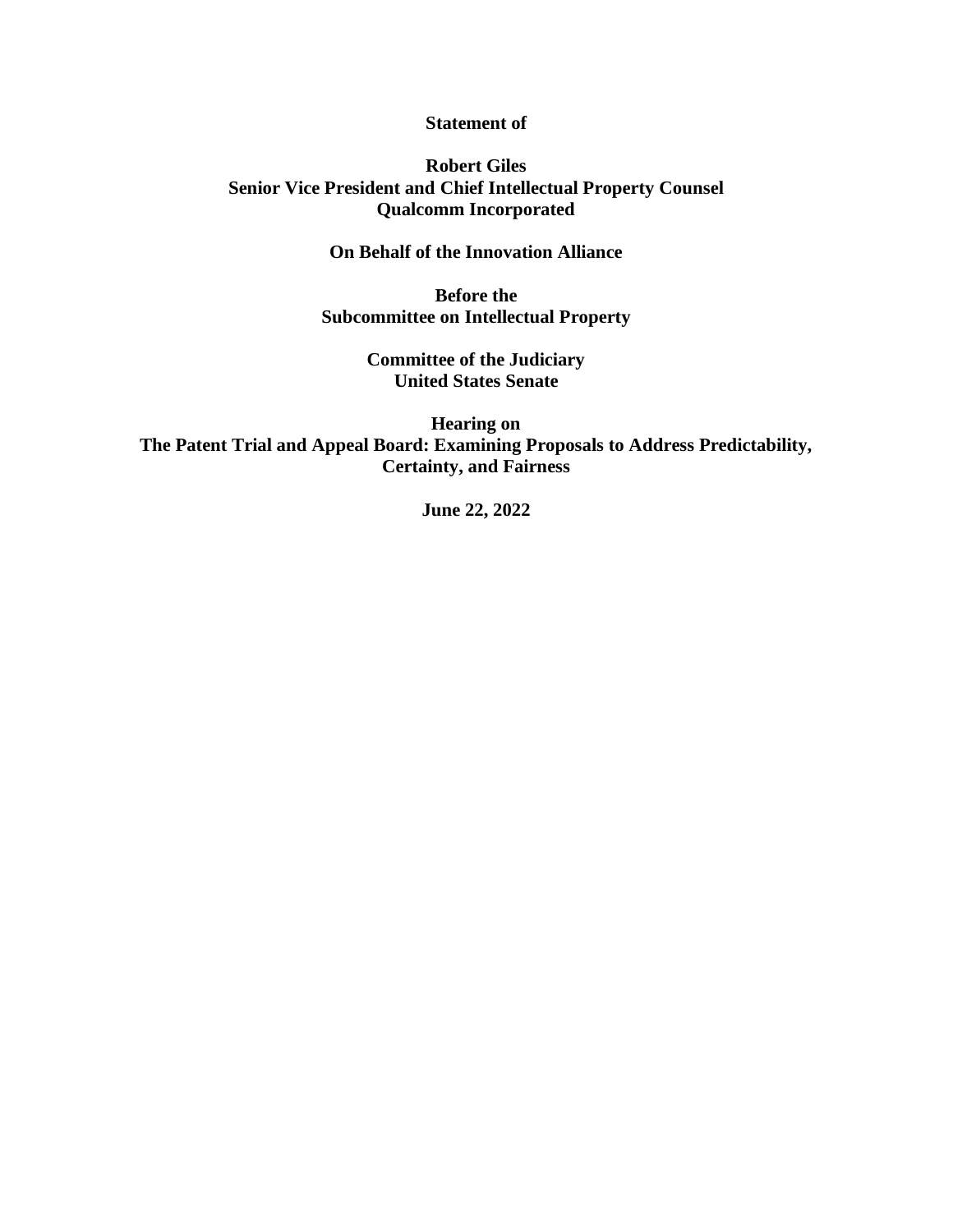Chairman Leahy, Ranking Member Tillis, and Members of the Committee, thank you for holding this important hearing on the Patent Trial and Appeal Board ("PTAB") and the PTAB Reform Act, and for inviting me to testify today. My name is Robert Giles, and I am the Senior Vice President and Chief Intellectual Property Counsel for Qualcomm Incorporated, the world's leading wireless technology innovator and the driving force behind the development, launch, and expansion of 5G. When we connected the phone to the internet, the mobile revolution was born. Today, Qualcomm's foundational technologies enable the mobile ecosystem and are found throughout the wireless communications ecosystem. We are bringing the benefits of cellular technologies to new industries, including automotive, the Internet of Things ("IoT"), and computing, and are leading the way to a world where everything and everyone can communicate and interact seamlessly.

I am here on behalf of the Innovation Alliance, a coalition of research and developmentbased technology companies that believe that maintaining a strong patent system is critical to supporting innovative enterprises of all sizes. The Innovation Alliance is committed to strengthening the U.S. patent system to promote innovation, economic growth, and job creation, and we support legislation and policies that help to achieve those goals.

Innovation Alliance member companies innovate across a wide range of industries, from audio compression, to wireless communications, to advanced video communication, to vehicle transmission and drive train technology, and semiconductor technology. Our member companies include, among others, Dolby Laboratories, Inc., Qualcomm Incorporated, enviolo, and Adeia. Despite the wide range of industries Innovation Alliance companies are involved in, each member shares a deep commitment to innovation and dissemination of their research efforts through patent licensing. Innovation in these industries requires the expenditure of vast sums of money in research and development ("R&D") before an innovation can be commercialized.

Like other Innovation Alliance members, Qualcomm invests heavily in R&D efforts taking on substantial risks associated with technical innovation. Since its founding in 1985, Qualcomm has invested over \$73 billion in R&D to develop emerging mobile devices, networks, and entire ecosystems of technologies years before others. In addition to expending large financial sums, Qualcomm's many innovation teams spend countless hours innovating and working with colleagues to protect these innovations. These human and capital resource investments represent strategic opportunity cost decisions – sometimes yielding positive returnon-investment outcomes and sometimes not. And these actions demonstrate Qualcomm's continuous commitment to develop technologies impactful to everyone – not any one group or individual.

A strong patent system is central to the future of a resilient, growing, and increasingly technology-driven U.S. economy that allows us to protect our national security.<sup>1</sup> For decades, the U.S. patent system has secured our global technology leadership by incentivizing the R&D that is needed to invent ground-breaking technologies. However, the United States' global

<sup>1</sup> *See, e.g.*, Alexander Kersten, *How Moves to Weaken Standard-Essential Patents (SEPs) Threaten U.S. National Security*, CSIS (Apr. 12, 2022), https://www.csis.org/analysis/how-moves-weaken-standard-essential-patents-sepsthreaten-us-national-security; Andrei Iancu & David J. Kappos, *U.S. Intellectual Property Is Critical to National Security*, NEW YORK L. J. 266 (Jul. 7, 2021).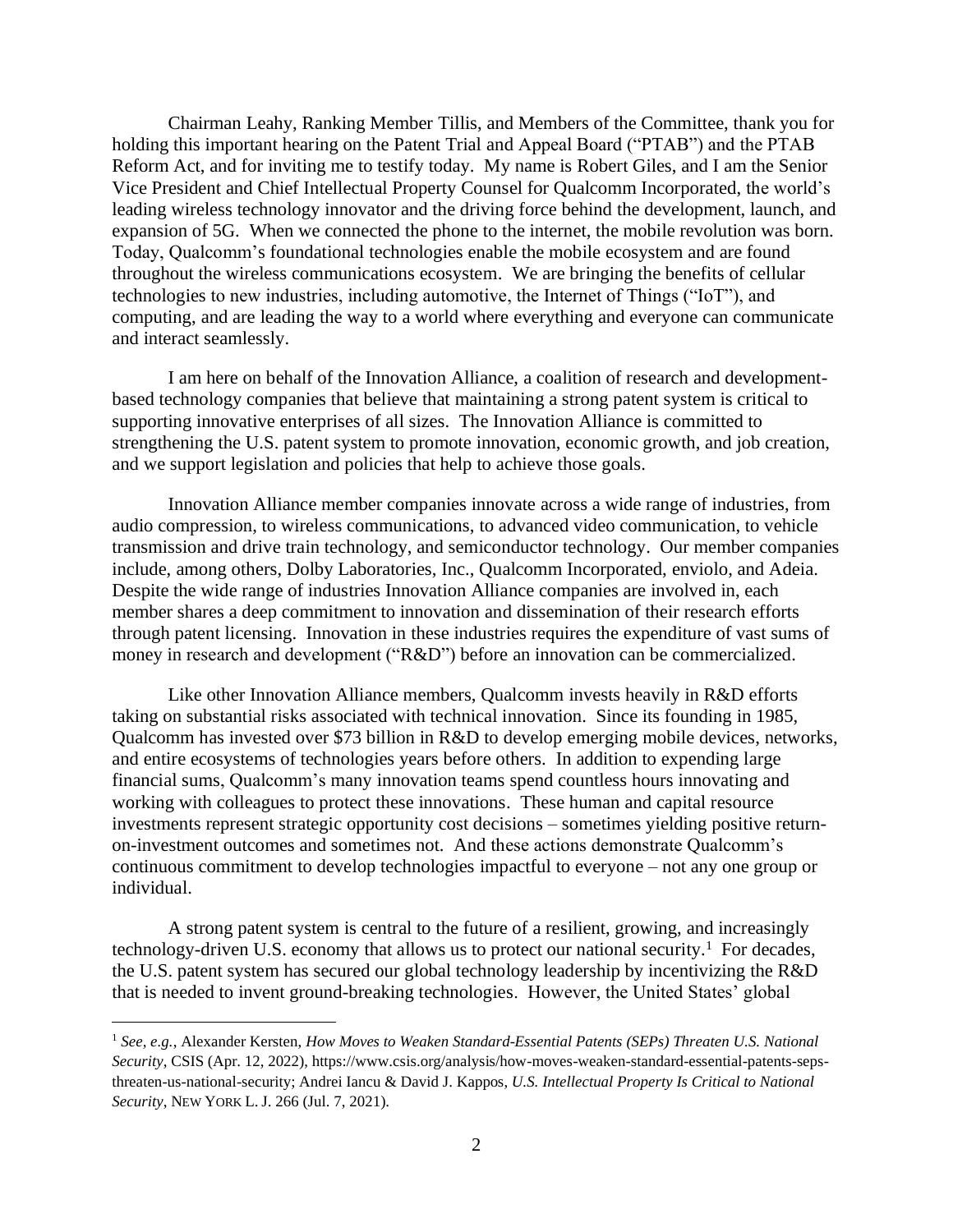technology leadership position has been threatened by judicial and legislative actions, such as the current implementation of *inter partes* review ("IPR") as conducted by the PTAB, that weaken patent rights.

The Innovation Alliance urges Congress to pass the STRONGER Patents Act to strengthen U.S. competitiveness and global leadership. STRONGER would (1) empower U.S. inventors to protect their patent rights against infringers by permitting courts to grant injunctions in appropriate cases, and (2) overhaul the PTAB to ensure its proceedings are conducted in a fair and consistent manner in line with federal courts. Importantly, for example, STRONGER would prevent petitioners from filing a second IPR on the same patent claim if the petitioner failed to show a reasonable likelihood of success in its first IPR.

In contrast, the Innovation Alliance urges Senators to oppose the PTAB Reform Act because it would further tilt the playing field to infringers. Specifically, the PTAB Reform Act eliminates the "Fintiv doctrine," which allows the PTAB to deny institution of a petition in order to prevent abuse, promote efficiency, and conserve resources of the USPTO and individual parties. The PTAB Reform Act would prevent the PTAB from considering harassing and abusive repetitive proceedings when deciding whether to institute an IPR. It would also create a legally questionable backdoor to give standing to parties who would not otherwise have it. These changes harm inventors and move the patent system in the wrong direction.

## **I. Robust Patent Protections Are Essential to the U.S. Economy and National Security**

The U.S. patent system is the foundation of our innovation economy and is the reason that U.S. technological leadership is envied worldwide. It grants inventors—whether they are individuals, start-ups, or established businesses—defined property rights in their inventions for a limited time, in exchange for publicly disclosing the technical details of those inventions through required filings with the United States Patent and Trademark Office ("USPTO"). By rewarding innovation and enabling inventors to quickly build upon each other's ideas, this system is the driving force behind U.S. innovation leadership.

Strong patent protections are foundational to the U.S. economy and national security for two main reasons. First, a robust patent protection regime is necessary to appropriately incentivize private companies to invest in the costly and risky long-term R&D needed for leadership in emerging technologies such as AI, IoT, 5G, and now 6G. Second, patent rights facilitate commercialization, collaboration, and follow-on innovation. By granting exclusionary rights in an invention in exchange for public disclosure, patents "simultaneously protect, and disclose, the inventor's contribution to the knowledge pool."<sup>2</sup> At the same time, patent protections ensure that an invention can be freely bought, sold, or licensed, allowing patent owners to reap the benefits of their inventions, while transferring their invention directly to the party best positioned to commercialize it for public or industry use.

Strong intellectual property ("IP") protections and a strong culture of innovation are vital to economic growth and job creation. According to the USPTO, IP-intensive industries

<sup>2</sup> David J. Kappos, *Why America's Patent System Is Not Killing Innovation*, Fortune (May 8, 2015), http://fortune.com/2015/05/08/why-americas-patent-system-is-not-killing-innovation/.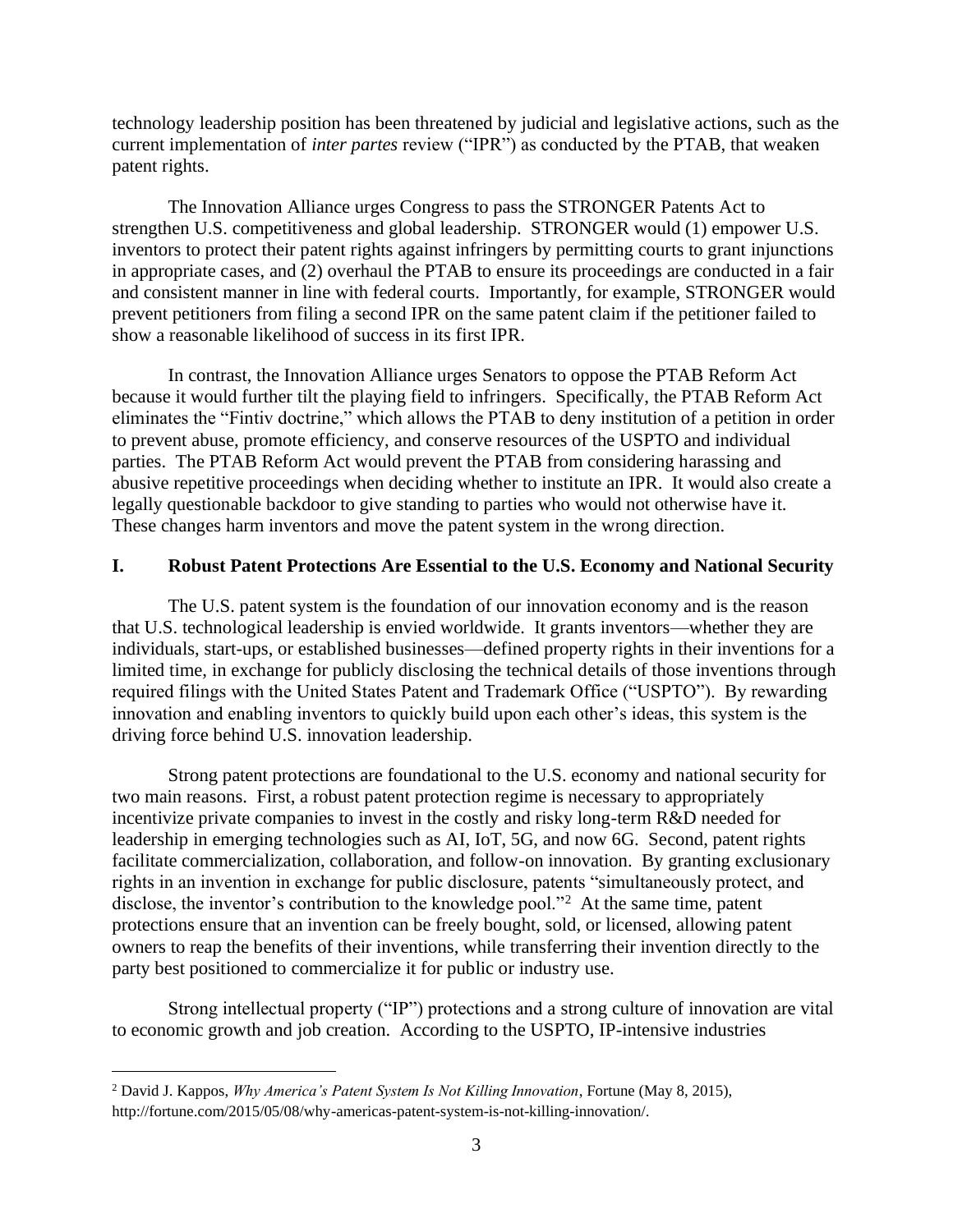accounted for \$7.8 trillion in economic activity in 2019—41% of domestic output.<sup>3</sup> These industries also directly supported 47 million jobs—33% of all employment in the United States.<sup>4</sup> Compared to workers in non-IP-intensive industries, workers in IP-industries earn significantly higher wages and are more likely to participate in employer-sponsored health insurance and retirement plans.<sup>5</sup> The innovation economy thus represents not only an essential piece of the overall American economy, but provides an important source of high quality job growth.

Strong patent protections are particularly important for small businesses and startups. Research shows that, on average, startups with patents increase their employment growth by 55% and grow their sales by an additional \$10.6 million compared to startups that fail to obtain a patent—and that patents increase startups' likelihood of going public by 128%, being acquired by 84%, securing a loan by using the patent as collateral by 119%, and securing venture capital funding by 47%.<sup>6</sup> Additional research has found that weaker patent protections reduce follow-on research by 37%, and that the effect is stronger for small businesses.<sup>7</sup>

U.S. national security also depends on strong patent protections and U.S. technological leadership.<sup>8</sup> Encouraging technology development by U.S. companies through strong property rights protects our national interest by incentivizing the private investment of money and talent needed to develop technologies in key areas like telecommunications and AI, which will provide significant advantages economically and militarily to the country that develops them. This permits the U.S. and our companies to compete with firms such as those in China, which receive substantial governmental support and therefore do not rely on licensing revenue to fund R&D into new technology. 9

Innovation in the technology-based industries the Innovation Alliance's members represent frequently requires the expenditure of vast sums of money in research, testing, and development before an innovation can be commercialized. This process often takes years.

5 *Id.* at 11.

<sup>3</sup> U.S.PATENT AND TRADEMARK OFF., *Intellectual Property and the U.S. Economy: Third Edition*, 3, 13 (2022), https://www.uspto.gov/ip-policy/economic-research/intellectual-property-and-us-economy.

<sup>4</sup> *Id.* at 4.

<sup>6</sup> *See* Joan Farre-Mensa, Deepak Hegde, & Alexander Ljungqvist, *What is a Patent Worth? Evidence From the U.S. Patent "Lottery,*" NBER (Dec. 2018), https://www.nber.org/system/files/working\_papers/w23268/w23268.pdf; *see also* Joan Farre-Mensa, Deepak Hegde & Alexander Ljungqvist, *The Bright Side of Patents*, NBER (Feb. 2016), https://www.nber.org/papers/w21959.

<sup>7</sup> Ashish Arora, Sharon Belenzon, Matt Marx & Dror Shvaron, *(When) Does Patent Protection Spur Cumulative Research Within Firms?*, NBER, 18 (June 2021), https://www.nber.org/papers/w28880.

<sup>8</sup> *See e.g.*, *U.S. Intellectual Property Is Critical to National Security*, *supra* note 1 ("For the United States to maintain its technological edge, we must encourage Americans to make more discoveries in AI and other emerging technologies. This in turn requires providing strong intellectual property (IP) rights to incentivize and protect the huge investments required to make those discoveries.").

<sup>9</sup> *See, e.g.*, Comment of Senators Coons, Hirono, and Tillis on DOJ, USPTO, & NIST *Draft Policy Statement on Licensing Negotiations and Remedies for Standards-Essential Patents Subject to Voluntary F/RAND Commitments* (Feb. 4, 2022).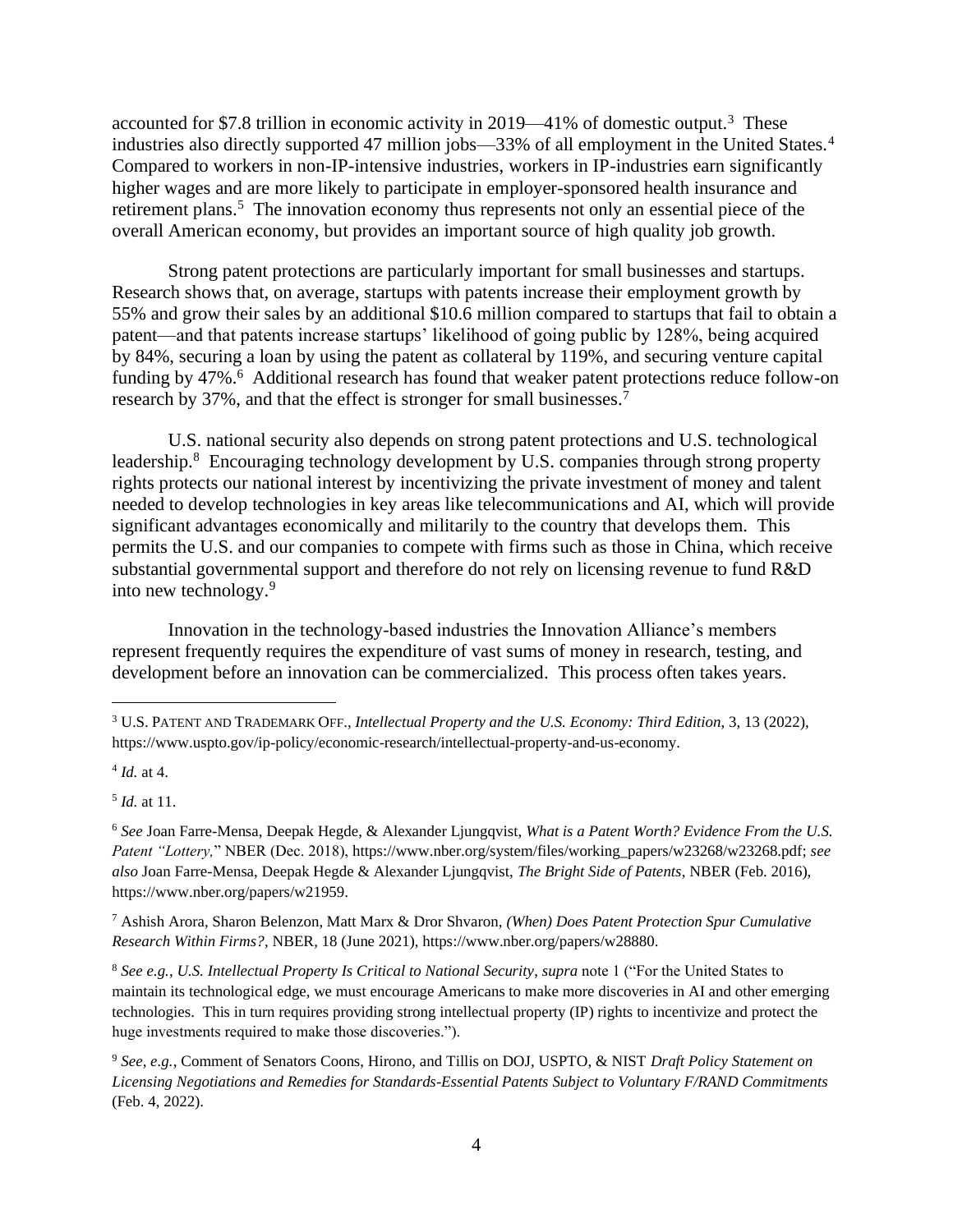Further, many R&D expenditures never yield successful inventions or inventions that can be commercialized. To justify the extraordinary commitment of resources to fund this process of research, development, and testing, these companies require the certainty that they will be able to obtain property rights in their inventions that will enable them to profit from their successes. The patent system thus creates a virtuous circle in which the promise of monetary rewards for successful inventions encourages innovators to continuously invest resources in risky R&D ventures. Without this promise, the incentive to engage in resource-intensive innovation would be destroyed, disadvantaging U.S. companies on the world stage and ceding global technological leadership to countries with state-run economies.

Additionally, the patent system plays a critical role in encouraging commercialization and follow-on innovation. By ensuring that patent rights can be bought, sold, or licensed, the patent system enables innovations to be brought to market in the most economically-efficient ways possible. Many innovators may not have the expertise or resources needed to commercialize their own innovations; bringing a product to market often requires extensive collaboration between the inventor and investors, marketers, legal experts, and manufacturers. Small businesses in particular often lack the ability to fully conduct each of these functions within their own firm. As a result, innovators often rely on external partners to fully develop their products. This diffusion of responsibilities amongst firms has two chief benefits. First, it maximizes the marketplace's efficiency by allowing different, competing firms to specialize in these areas. Second, it strengthens the supply chain against future disruptions by promoting multiple, diverse firms that are capable of developing the product. Therefore, the ability to efficiently buy, sell, or license a patent in the same manner as any other piece of property encourages innovators to enlist the assistance of others who may have more experience bringing products to market. This ensures that new innovations are quickly and efficiently made available to consumers.

Likewise, the fact that the technical details of an invention must be publicly disclosed when a patent application is filed ensures that the latest discoveries are quickly available to the public. This, in turn, allows other innovators to easily examine the details of the most recent discoveries. With this information, others can more easily improve upon or develop new applications for the latest innovations. Without the incentive for public disclosure that the patent system provides, innovators would have much less reason to disclose their inventions publicly and would be more likely to keep them as trade secrets. This would undermine the free exchange of information between inventors and delay the process of follow-on innovation.

## **II. Aspects of the Current Patent System Threaten U.S. Technology Leadership**

Despite the critical role that patents play in the U.S. economy, patent rights have been under attack in recent years, and many innovators now face substantial obstacles to asserting their rights to their inventions against infringers. An uncertain patent enforcement climate disincentivizes investment in innovative businesses in the United States that rely on strong patents. If U.S. companies are unable to receive a fair return on investment for their inventions, they will divert their engineering and business expertise elsewhere and the United States will fall far behind. There are already troubling signs of this happening. Venture capital funding has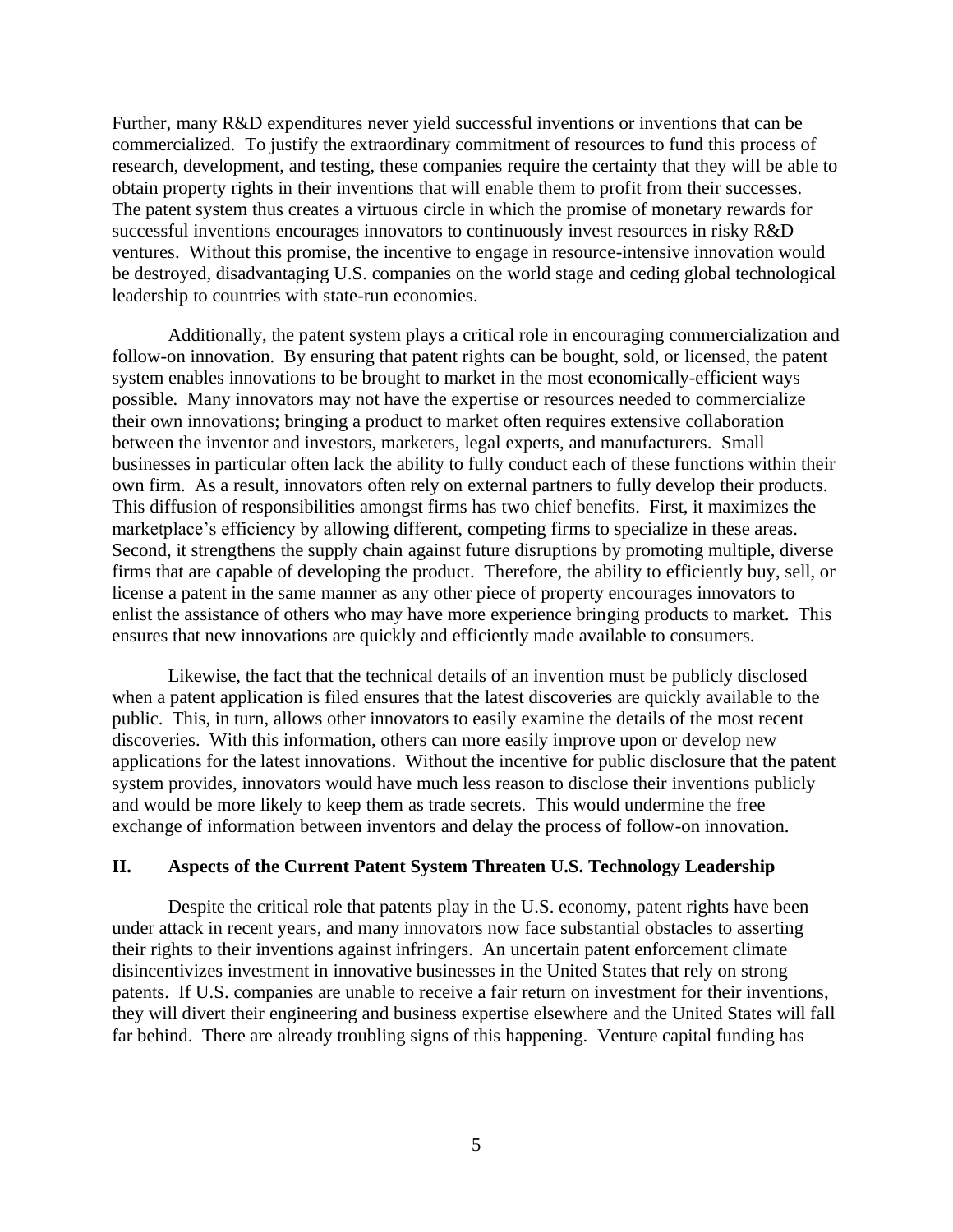begun to flow toward investment opportunities outside of the United States. For example, the United States' share of global venture capital funding fell from 82% in 2004 to 49% in 2021.<sup>10</sup>

Against this backdrop, Congress created the PTAB in 2011 to serve as an efficient, costeffective alternative to district court litigation. Unfortunately, the PTAB has had the opposite effect. In contrast to federal district courts, the PTAB uses the lower preponderance of evidence burden of proof in invalidating patent claims and fails to presume the validity of a duly-issued patent despite the fact that the PTAB is an adjudicative body. As a result of these and various other pro-challenger policies, the PTAB has found in favor of the patent challenger in nearly two-thirds of its institution decisions and has invalidated at least one claim in over 80% of the petitions that reach a final written decision.<sup>11</sup> It has thus created a system in which any party may attack a duly-granted patent with such a high degree of certainty that entire businesses have sprung up to help companies game this result. Further, bad actors have begun gaming the system through stock shorts and other schemes all based on the expectation that an IPR will result in at least a partial invalidation of patent rights.

## *A. The eBay Decision and the Unavailability of Injunctions to Stop Infringement*

For decades, U.S. federal courts adhered to the well-established rule that the owner of a valid and infringed patent was generally entitled to a court-issued injunction to preclude further infringement in the vast majority of cases. This changed in 2006 when the Supreme Court decided *eBay Inc. v. MercExchange, LLC*. 12 In *eBay*, the Court upended this longstanding rule, holding that a patent holder is not presumptively entitled to an injunction after a finding of infringement. The Court confirmed that patent holders seeking an injunction must satisfy the traditional four-factor test for obtaining equitable relief. This test requires the patent holder to show that: (1) the patent holder has suffered an irreparable injury that requires an injunction to stop; (2) monetary damages and similar remedies are not enough to compensate the patent holder for the harms suffered; (3) balancing the interests of the parties, an injunction is warranted; and (4) that the public interest would not be disserved by the issuance of an injunction. However, the Court issued a concurring opinion that significantly altered the traditional analysis of these four factors for patent holders seeking injunctive relief.

<sup>10</sup> NAT'L VENTURE CAPITAL ASS'N, *2022 Yearbook*, 7 (2022), https://nvca.org/wp-content/uploads/2022/03/NVCA-2022-Yearbook-Final.pdf.

<sup>11</sup> U.S.PATENT AND TRADEMARK OFF., *PTAB Trial Statistics FY22 Q2 Outcome Roundup IPR, PGR*, 11 (2022) (collecting statistics for FY 2022),

https://www.uspto.gov/sites/default/files/documents/ptab\_aia\_fy2022\_q2\_\_roundup.pdf.; U.S. PATENT AND TRADEMARK OFF., *PTAB Trial Statistics FY21 End of Year Outcome Roundup IPR, PGR, CBM*, 11 (2022) (collecting statistics for FY 2021),

https://www.uspto.gov/sites/default/files/documents/ptab\_aia\_fy2021\_\_roundup.pdf; U.S. PATENT AND TRADEMARK OFF., *PTAB Trial Statistics IPR, PGR, CBM Patent Trial and Appeal Board September 2020*, 10-11 (2022) (collecting statistics for Sept. 16, 2012 to Sept. 30, 2020),

https://www.uspto.gov/sites/default/files/documents/trial\_statistics\_20200930.pdf.

<sup>12</sup> 547 U.S. 388 (2006).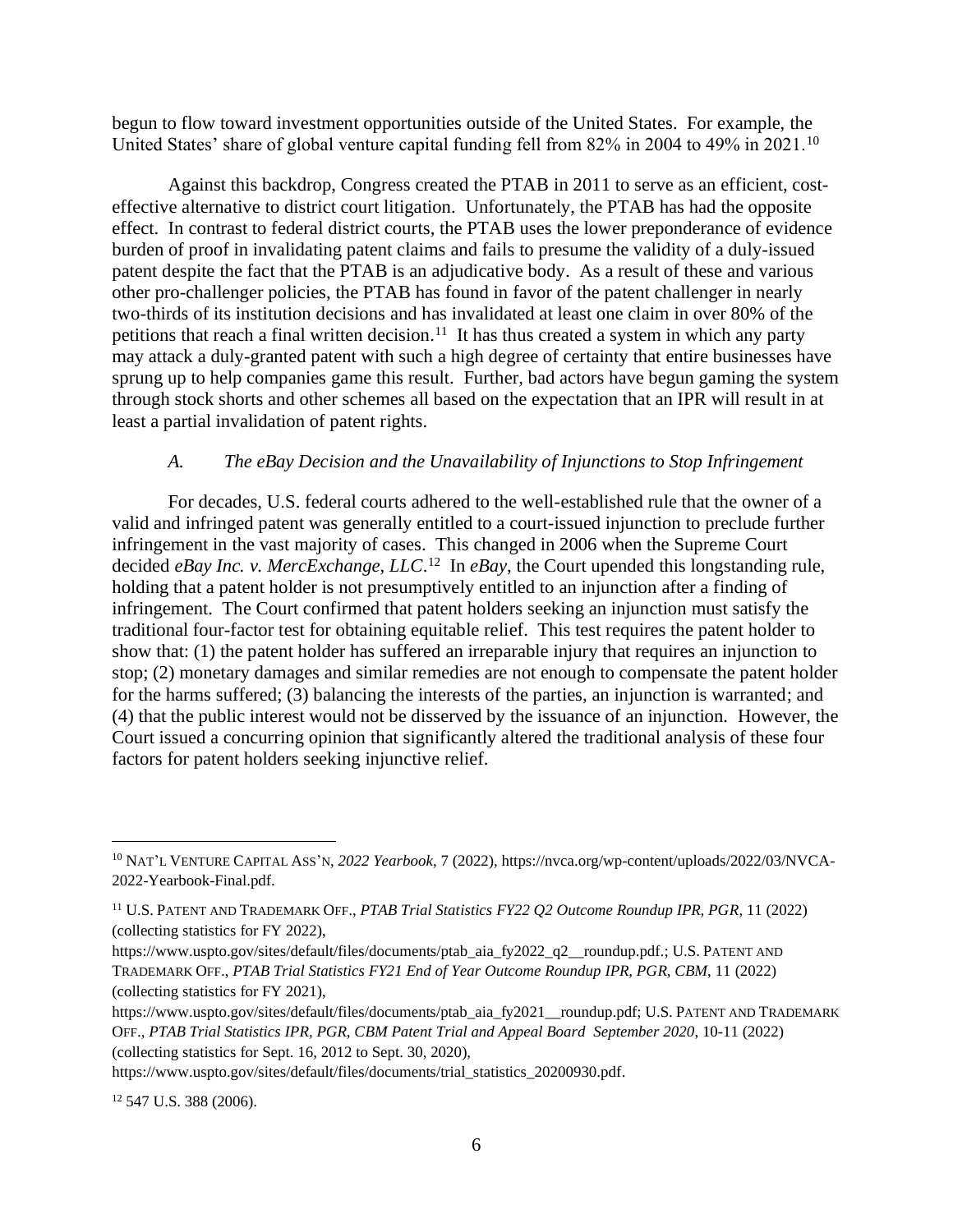The *eBay* Court rejected established rules about whether an injunction should or should not be granted. The Court, in a concurring opinion that has been widely adopted, specifically clarified that inventors that license patents, rather than manufacture the inventions themselves, should not often be able to obtain injunctive relief. Despite the contradictory language of the majority opinion, lower courts have consistently referred to this concurring opinion and effectively imposed a categorical rule *against* granting injunctions to inventors that license their patents. Specifically, lower courts have misapplied both the first and second prongs of the *eBay* test by routinely assuming that monetary damages are adequate to compensate patent owners for use of their intellectual property and that, as a result, further infringement of the patent could not cause irreparable injury. They routinely deny injunctions based on these flawed assumptions.

The effects of *eBay* cannot be overstated. Empirical research has found that the rate of permanent injunctions granted as a percentage of all cases filed dropped by more than 85% after *eBay*. 13 Likewise, the rate at which patent holders even seek injunctive relief has also declined post-*eBay*. 14

This trend has substantially weakened the value of U.S. patents as property rights. In a different concurring opinion in *eBay*, Chief Justice Roberts, joined by Justices Scalia and Ginsburg, implicitly recognized the importance of injunctions in negotiations by recognizing that it is very difficult to enforce a "right to exclude" with money damages alone. Thus, because patent owners cannot expect that a court will compel infringers to stop infringing, those infringing a patent have much less incentive to negotiate a license for use of the patent.

The inability to obtain an injunction to stop infringement thus permits patent users companies that incorporate others' patented inventions into their products—to pursue a strategy of "efficient infringement" (some even refer to this as "predatory infringement"). This means that because patent owners may not obtain a court order to stop infringement, the infringing user of a patent has much less incentive to stop infringing. Rather than seek a license for the patent, the efficient infringer will choose to infringe the patent, while assuming the risk that the patent owner will sue. Because a court is unlikely to enjoin the infringer's use of the patent, the efficient infringer can typically expect to pay only a royalty to the patent owner as damages for its use of the patent.

The practical impact of lower courts' misreading of *eBay* has been to devalue U.S. patent rights and tilt the scales against innovators, including small innovators who often seek to license their patents. Often, patent owners—especially small businesses and individual inventors—will simply give up or succumb to an artificially low license fee to avoid the substantial expense of litigating and defending against petitions before the PTAB.

This is especially true for individuals and small businesses that lack the resources to bring lawsuits against large corporations. Although the Supreme Court recognized in *eBay* that "some patent holders, such as university researchers or self-made inventors, might reasonably prefer to

<sup>13</sup> Kirti Gupta & Jay P. Kesan, *Studying the Impact of eBay on Injunctive Relief in Patent Cases*, Hoover Inst. Working Grp. on Intell. Prop., Innovation, and Prosperity No. 17004, 16 (2017), https://hooverip2.org/wpcontent/uploads/ip2-wp17004-paper.pdf.

<sup>14</sup> *Id.* at 39.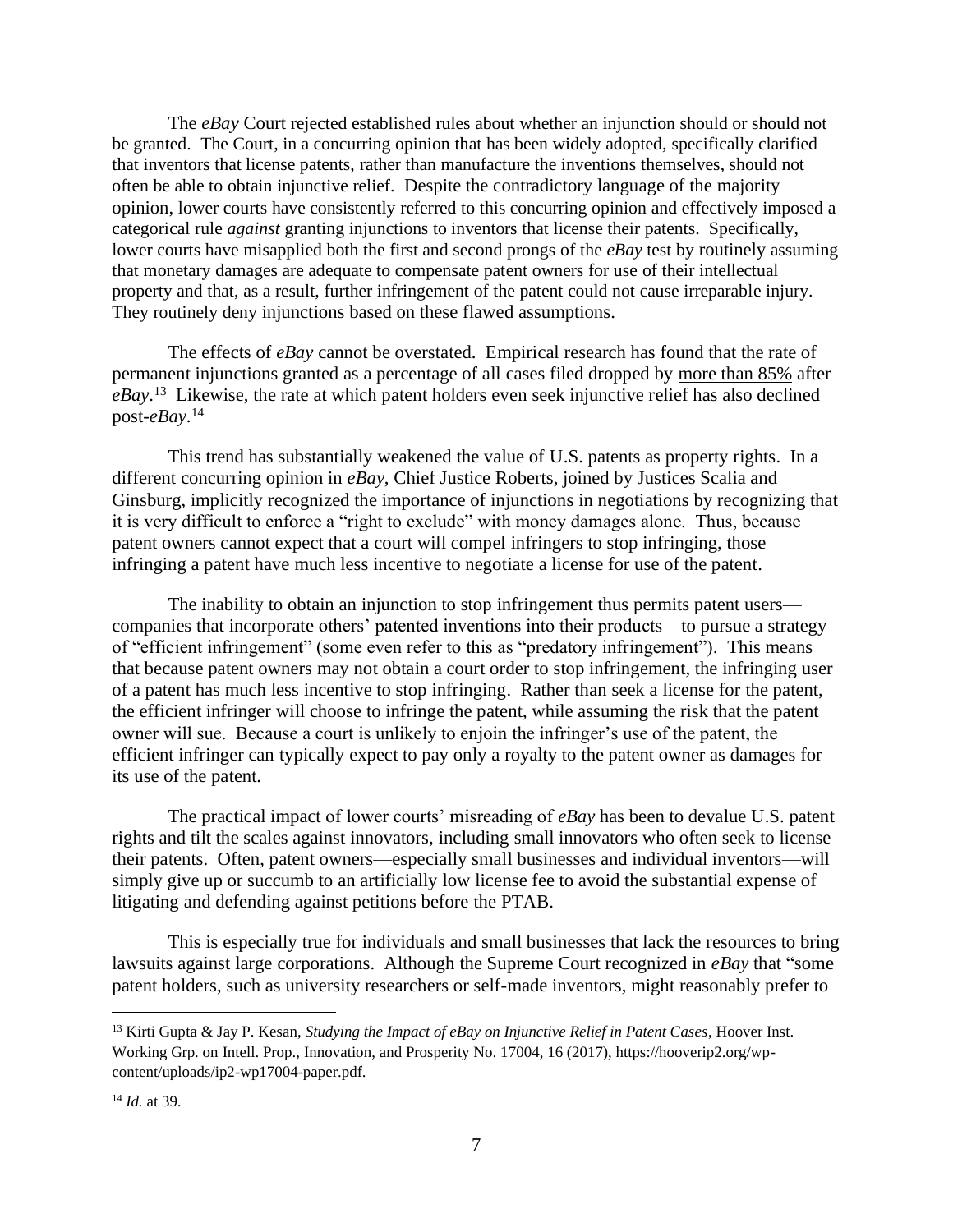license their patents, rather than undertake efforts to secure the financing necessary to bring their works to market themselves,"<sup>15</sup> the inability to obtain an injunction eliminates the incentive for would-be licensees, especially large incumbents, to negotiate in good faith. Small inventors, startups, and universities that rely on licensing to fund R&D and other expenses are the parties who most need the ability to obtain an injunction.

This degradation of U.S. patent rights is undermining U.S. competitiveness globally. Many patent holders are now able to obtain better protections for their patent rights overseas than they are in the U.S. For instance, German courts issue injunctions as a matter of course following a finding of infringement, and "generally have no discretion as to whether to grant an injunction," other than in rare "exceptional cases."<sup>16</sup> Many other European countries—including the Netherlands, France, Italy, Spain, Austria, Sweden, and Switzerland—have similar regimes,<sup>17</sup> as do Asian countries like Thailand, South Korea, and Japan.<sup>18</sup> And even Chinese courts have only limited authority to decline to grant an injunction.<sup>19</sup>

This gross disparity between the protections available to patent holders in the U.S. and some of the leading foreign economies undermines U.S. competitiveness. As a result, innovative companies in the United States and around the world have an increasing incentive to enforce their patented inventions outside the United States.

#### *B. The Patent Trial and Appeal Board (PTAB)*

The America Invents Act, signed into law in 2011, made many changes to the U.S. patent system. Among other things, it established the PTAB, an administrative tribunal charged with hearing challenges to patents through a procedure called *inter partes* review. The goal of the AIA was to provide an alternative method of adjudicating the validity of issued patents that was quicker and cheaper than district court litigation.

Instead, however, the PTAB has invalidated patents at an alarmingly high rate. For instance, the USPTO's own data show that nearly two-thirds of IPR institution decisions find in favor of the patent challenger, over 80% of instituted IPRs that reach a final written decision result in cancellation of at least one challenged claim, and over 60% of instituted IPRs that reach

<sup>19</sup> *Id.* at 7.

<sup>15</sup> *eBay*, 547 U.S. at 393.

<sup>16</sup> Michael Frohlich, AIPPI Special Committee on Patents and Standards, *Availability of Injunctive Relief for FRAND-Committed Standard Essential Patents, Including FRAND-Defense in Patent Infringement Proceedings*, 10 (Mar. 2014), https://aippi.org/wp-content/uploads/committees/222/Report222AIPPI-report+on+the+availabilityof+injunctive+relief+for+FRAND-committed+standard+essential+patentsEnglish.pdf; *see also Godo Kaisha IP Bridge 1 v. Ford-Werke GmbH*, Case No. 7 O 9572/21 (ruling that Ford infringed on IP Bridge's patent and ordering an injunction, recall of delivered cars, and damages).

<sup>17</sup> *Availability of Injunctive Relief for FRAND-Committed Standard Essential Patents, Including FRAND-Defense in Patent Infringement Proceedings*, *supra* note 19 at 7-8.

<sup>18</sup> *Id*.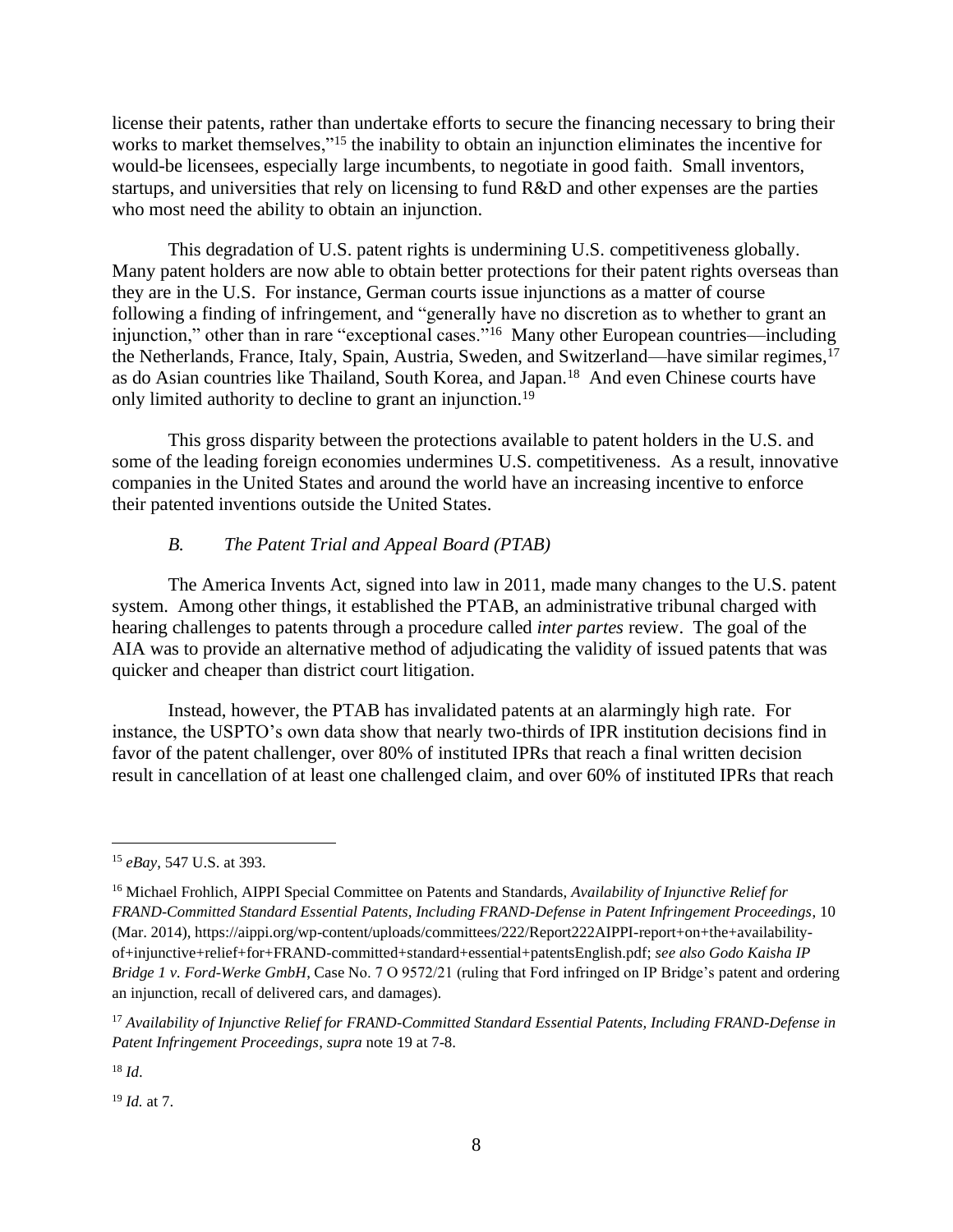a final written decision result in the cancellation of *every* challenged claim. 20 These extremely high invalidation rates at the PTAB have led one former judge on the U.S. Court of Appeals for the Federal Circuit to call the PTAB's administrative judges "patent death squads," responsible for "killing property rights."<sup>21</sup> It is clear from these statistics that the PTAB has been a useful tool for petitioners to challenge and cancel duly-issued patents.

Since the adoption of the AIA, large tech companies have frequently used the PTAB as a tool to drive up the cost of enforcing patent rights and, in turn, devalue U.S. patents. Former Chief Judge of the Federal Circuit Paul Michel has stated that these large tech companies use their "influence to chip away at patent rights [to] kill off smaller competitors or buy them up at fire-sale prices to maintain their market dominance" and "have long relied on a strategy of deliberate infringement because enforcement litigation is too expensive for younger smaller competitors."<sup>22</sup> Despite the fact that the PTAB effectively serves as an adjudicative body that addresses patent validity similar to a district court, the PTAB fails to presume that a patent is valid and applies a lower burden of proof (preponderance of the evidence) than district courts. As a result, the PTAB has cancelled thousands of patent claims since 2012.

As the chart below shows, Big Tech infringers are by far the most frequent users of the PTAB,<sup>23</sup> not smaller companies or the "mom and pop" entities whose protection is cited as supporting the need for aggressive post-grant procedures. The PTAB has opened the door to allow well-resourced companies to attempt to invalidate patent claims by filing multiple, harassing petitions against the same patent, contrary to the AIA's goal of providing an efficient forum to resolve validity challenges. The frequency with which the PTAB has strayed beyond its intended mission of quickly eliminating only low-quality patents has created significant instability for all patent holders.

https://www.uspto.gov/sites/default/files/documents/trial\_statistics\_20200930.pdf.

<sup>20</sup> U.S.PATENT AND TRADEMARK OFF., *PTAB Trial Statistics FY22 Q2 Outcome Roundup IPR, PGR*, 11 (2022) (collecting statistics for FY 2022),

https://www.uspto.gov/sites/default/files/documents/ptab\_aia\_fy2022\_q2\_\_roundup.pdf.; U.S.PATENT AND TRADEMARK OFF., *PTAB Trial Statistics FY21 End of Year Outcome Roundup IPR, PGR, CBM*, 11 (2022) (collecting statistics for FY 2021),

https://www.uspto.gov/sites/default/files/documents/ptab\_aia\_fy2021\_\_roundup.pdf; U.S. PATENT AND TRADEMARK OFF., *PTAB Trial Statistics IPR, PGR, CBM Patent Trial and Appeal Board September 2020*, 10-11 (2022) (collecting statistics for Sept. 16, 2012 to Sept. 30, 2020),

<sup>21</sup> Brian Mahoney, *Software Patent Ruling a Major Judicial Failure, Rader Says*, Law360 (Oct. 25, 2013), https://www.law360.com/articles/482264.

<sup>22</sup> Paul Michel, *Big Tech is Overwhelming Our Political System*, RealClear Policy (Nov. 20, 2020), https://www.realclearpolicy.com/articles/2020/11/20/big\_tech\_is\_overwhelming\_our\_ political\_system\_650331.html.

<sup>23</sup> Innovation Alliance, *Infographic: Big Tech Companies Are Biggest Users of PTAB, 2012-2021* (June 20, 2022) https://innovationalliance.net/from-the-alliance/infographic-big-tech-companies-are-biggest-users-of-ptab-2012- 2021/.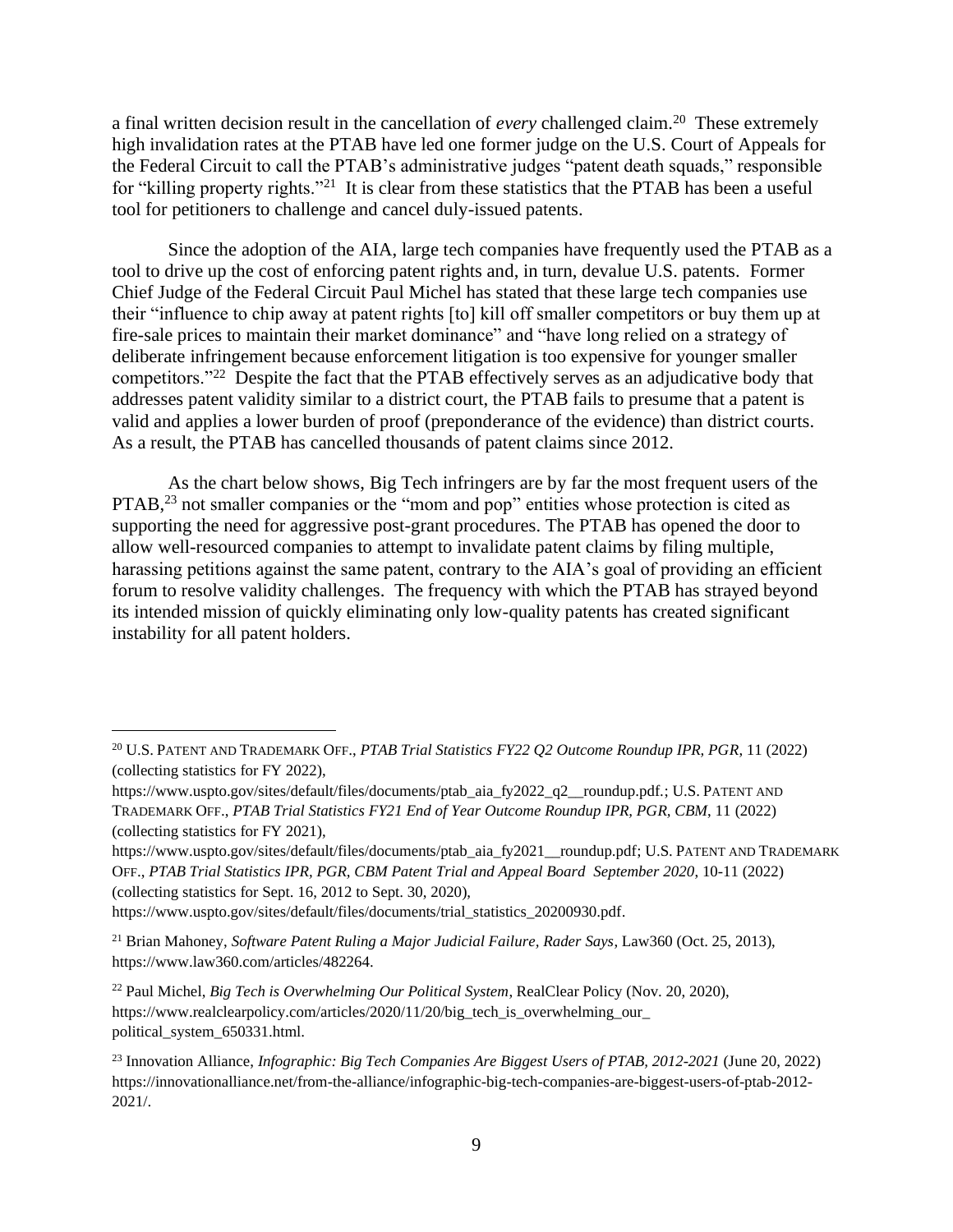# **BIG TECH COMPANIES ARE BIGGEST USERS OF PTAB**

China's ZTE and Huawei Also Among Top Users *Top 20 Petitioners Since PTAB Established - 2012-2021*

|                |        | Number of               |  |
|----------------|--------|-------------------------|--|
|                |        | <b>Petitions filed</b>  |  |
| 1              |        | 771                     |  |
| $\overline{2}$ |        | 765                     |  |
| 3              |        | 414                     |  |
| $\overline{4}$ |        | 268                     |  |
| 5              |        | 267                     |  |
| 6              | Intel. | 257                     |  |
| 7              |        | 247                     |  |
| 8              |        | 179                     |  |
| 9              |        | 174                     |  |
| 10             |        | 149                     |  |
| 11             |        | 148                     |  |
| 12             |        | 146                     |  |
| 1 <sub>3</sub> |        | 139                     |  |
| 14             |        | 136                     |  |
| 15             |        | 135                     |  |
| 16             |        | 126                     |  |
| 16             |        | 126                     |  |
| 18             |        | 125                     |  |
| 19             |        | 108                     |  |
| 20             |        | 103                     |  |
|                |        | Source: DocketNavigator |  |

Contrary to the AIA's goals, duplicative proceedings brought at the PTAB are the norm, not the exception. A 2018 study found that nearly half of the IPR petitions filed by the PTAB's five most frequent petitioners (Samsung, Apple, Google, LG, and Microsoft) were brought against patent claims that the petitioner had already challenged at the PTAB.<sup>24</sup> While PTAB guidance has sought to reduce the number of serial and parallel petitions, recent legislative efforts have sought to prohibit the PTAB from moderating the number of filings. These duplicative proceedings enable large tech companies to price out smaller patent holders by adding expense and uncertainty for patent holders, rather than providing the promised alternative to prolonged, resource-intensive district court litigation. Thus, while PTAB proceedings were

<sup>24</sup> Steven Carlson & Ryan Schultz, *Tallying Repetitive Inter Partes Review Challenges*, LAW360 (Sept. 14, 2018), https://www.robinskaplan.com/-/media/pdfs/tallying-repetitive-inter-partes-review-challenges.pdf.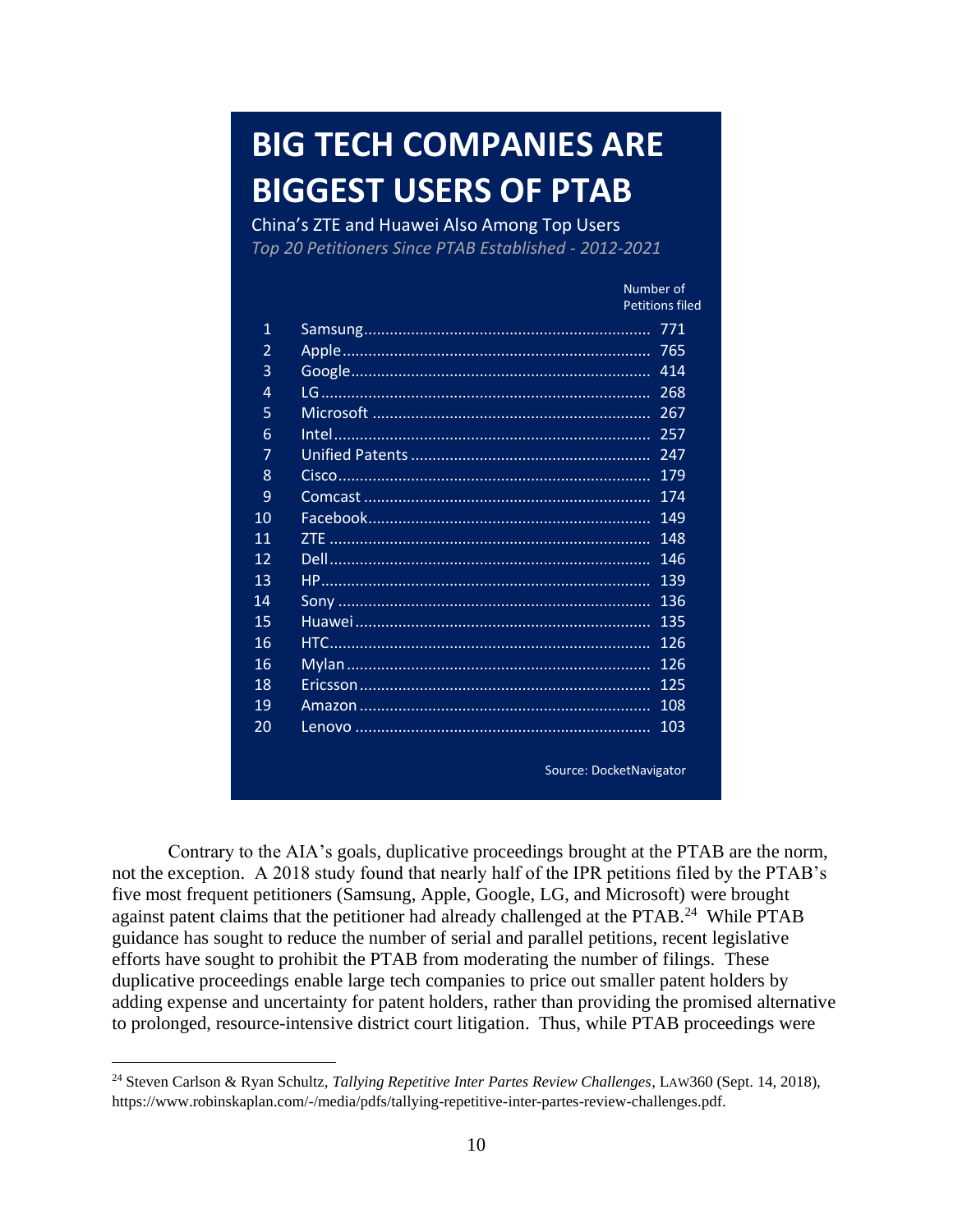intended to be less expensive than federal district court litigation, the cumulative effect of defending a single patent against multiple challenges at the PTAB (and, frequently, in federal court as well), adds to the costs that innovators must bear to protect their patent rights, thus raising the overall cost of innovation.

Consider the following example demonstrating how patent infringers have used the PTAB to gain an unfair advantage over their adversaries. Centripetal, a cybersecurity technology firm based in Virginia, invented an Internet-based security system. According to Centripetal, Cisco invited the company to demonstrate its network protection system so that Cisco could consider licensing the technology—after Cisco signed a non-disclosure agreement, Centripetal disclosed its technology to Cisco and engaged in a series of negotiations to license the technology. According to Centripetal, Cisco declined to license the technology, but began incorporating it into Cisco products in 2017. Centripetal responded by suing Cisco in federal court for patent infringement. Cisco, in turn, filed numerous IPR petitions seeking to invalidate Centripetal's patents.

In September 2019, the court lifted a stay for the patents not subject to IPR petitions and allowed those proceedings to continue. In October 2020, the court found that Cisco willfully infringed four of Centripetal's patents and ordered Cisco to pay \$1.9 billion in damages, one of the highest damages awards ever issued in a patent case. In his judgment, District Judge Henry Morgan wrote: "The fact that Cisco released products with Centripetal's functionality within a year of these meetings goes beyond mere coincidence."<sup>25</sup> He noted that Cisco had "continually gathered information from Centripetal as if it intended to buy the technology from Centripetal," but then "appropriated the information gained in these meetings to learn about Centripetal's patented functionality and embedded it into its own products."<sup>26</sup> The judge said Centripetal was owed \$756 million for past use of the inventions, which he increased by two-and-a-half times after finding that Cisco's infringement was "willful and egregious."<sup>27</sup>

At the PTAB, Cisco challenged 9 patents using 14 IPR petitions. The PTAB invalidated all the claims of 6 of the patents, and some of the claims of another patent. A much higher invalidity rate as would be expected in district court. By filing numerous attacks against a single patent, Cisco's use of the PTAB to strengthen its negotiating position against Centripetal runs counter to stated AIA goals. Cisco's challenges and others like it distort the relative bargaining positions of parties in negotiations by creating a windfall benefit for infringers at the expense of patent owners. It was not the intent of the AIA to influence the private market in this manner, nor should it have been. But until these unintended consequences are addressed, companies like Cisco will likely continue to unfairly use the PTAB as a tool to gain unfair leverage against small companies.

The landscape surrounding PTAB challenges and their associated costs have been exacerbated by several operational details of the PTAB. In particular, the AIA uniquely disadvantages patent holders. First, patent invalidity challenges are more easily filed at the

<sup>25</sup> *Centripetal Networks, Inc. v. Cisco Systems, Inc*., 492 F. Supp. 3d 495, 602 (E.D. Va. 2020).

<sup>26</sup> *Id.* at 604.

<sup>27</sup> *Id.* at 608.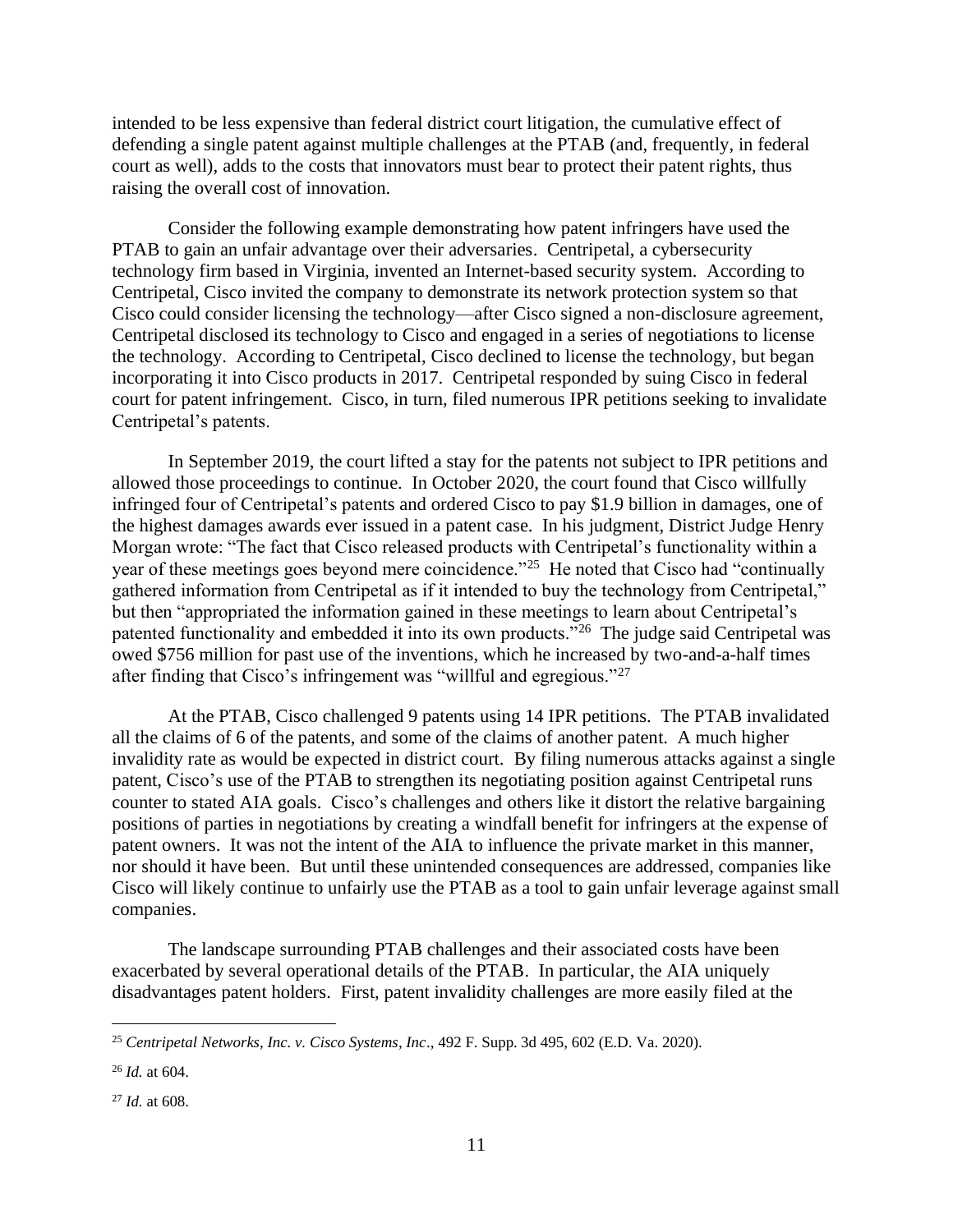PTAB than federal courts. Unlike federal courts, which have strict standing requirements that require a real dispute to exist between the parties to a lawsuit, virtually "[a]nyone can file a petition with the PTAB to challenge the validity of a patent: a defendant in court, someone merely threatened with infringement litigation, or even an organization dedicated to eliminating all patents on a technology altogether."<sup>28</sup> Furthermore, under current law, a single patent can be challenged multiple times, leaving patent owners open to potential harassment by competitors, licensees, or others, with no legal mechanism to effectively secure, reliable patent rights.

Second, there are evidentiary restrictions imposed on PTAB proceedings. For example, discovery is significantly curtailed as compared with federal court litigation, and live witness testimony is generally prohibited. In certain circumstances, these evidentiary restrictions make it much harder for a patent holder to present all the relevant evidence, and thus undermines a patent holder's ability to fully defend the validity of its patent.

Last, in district court litigation, a challenged patent is presumed valid and a party attacking it must show that the patent is invalid through "clear and convincing" evidence. No such presumption of validity applies in PTAB proceedings despite the fact that the PTAB is an adjudicative body similar to courts, and challengers need only demonstrate invalidity under the less rigorous "preponderance of the evidence" standard, further incentivizing validity challenges and creating additional uncertainty for patent holders. By retaining two different standards of proof at the PTAB and in district court, the current regime serves only to benefit well-resourced companies at the expense of small businesses and individual inventors.

## **III. Congress Should Pass the STRONGER Patents Act to Support the Value of Patent Rights and Maintain U.S. Innovation Leadership**

The STRONGER Patents Act offers an important opportunity for Congress to codify and build upon the recent administrative actions taken by the USPTO to address the issues discussed above that, intentionally or not, have tilted the U.S. patent system against innovators. The STRONGER Patents Act addresses some of the most significant roadblocks faced by innovators and represents a significant step forward in restoring American innovation leadership. Several of the most consequential provisions for innovators are discussed below.

# *A. The STRONGER Patents Act Empowers U.S. Inventors to Protect Their Rights Against Infringers*

U.S. courts should treat a patent like any other property right, permitting preliminary injunctions to protect patent owners against infringement while cases are pending, and granting permanent relief to protect patent owners from ongoing infringement after courts rule in their favor. Section 106 of the bill clarifies the application of *eBay Inc. v. MercExchange, LLC* by providing that, after a court has issued a finding of infringement of a valid and enforceable patent, the court shall presume that further infringement of that patent would cause irreparable injury for which monetary damages are inadequate. This would reverse the current practice in

<sup>28</sup> Alden Abbott et al., *Crippling the Innovation Economy: Regulatory Overreach at the Patent Office*, Regulatory Transparency Project Intellectual Property Working Group, 12-13 (Aug. 14, 2017), https://regproject.org/wpcontent/uploads/RTP-Intellectual-Property-Working-Group-Paper.pdf.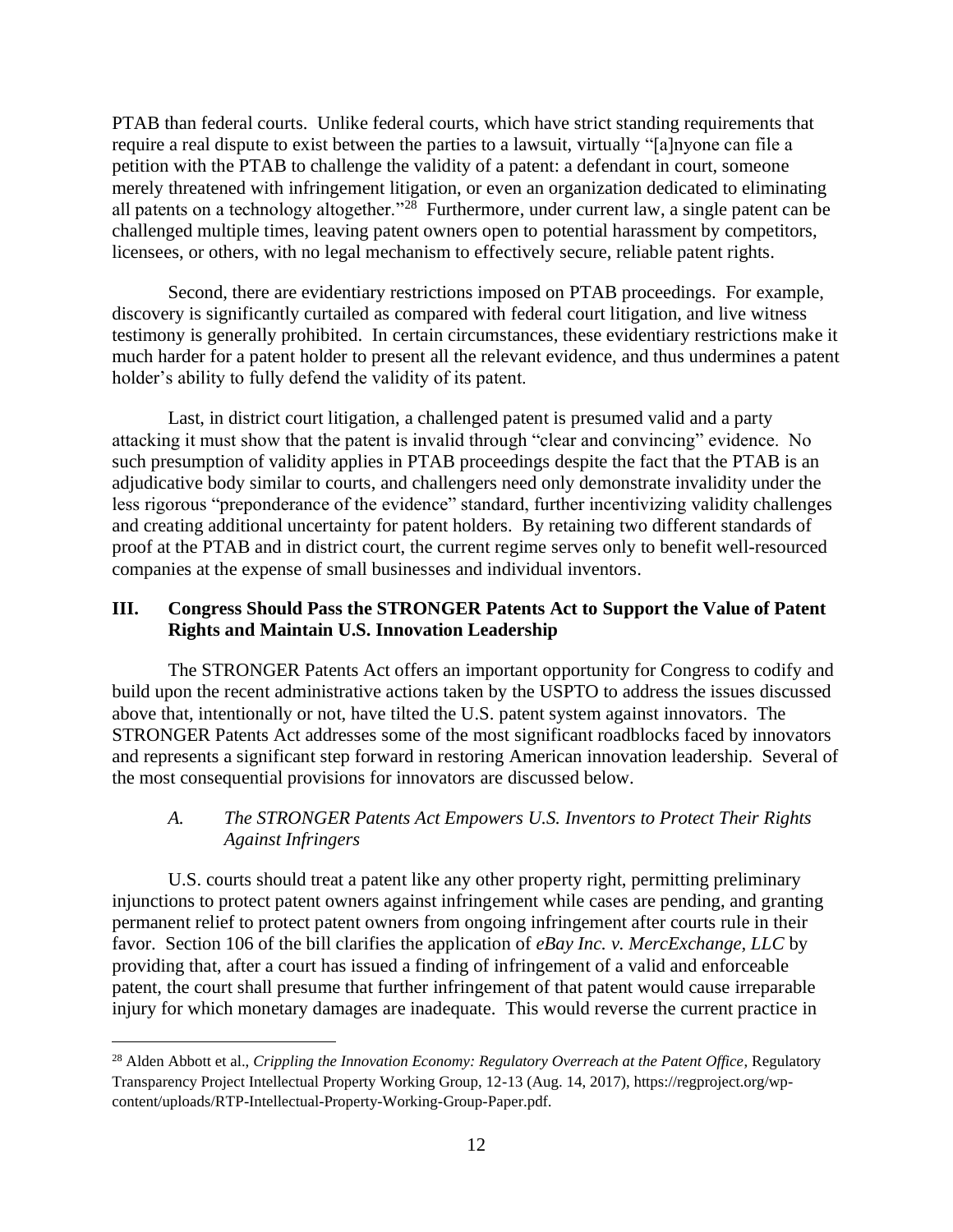many courts of near-categorical refusal to issue injunctions by creating a presumption in favor of an injunction if a court finds infringement, encouraging infringers to negotiate fair licenses based on the free market and keeping cases out of court.

Importantly, section 106 does not reverse or nullify the *eBay* decision itself. Rather, it merely codifies the proper application of *eBay*. Section 106 would not return the patent system to the pre-*eBay* period (still followed in many countries) where injunctions were granted virtually as a matter of course after a finding of infringement. Patent holders would still be required to satisfy the two elements of *eBay*'s four-part test not addressed by section 106—that is, they would be required to show that an injunction is warranted given the balance of the hardships between the plaintiff and the defendant, and that the public interest would not be jeopardized by an injunction.

Further, the presumptions of irreparable injury and the inadequacy of monetary damages established in section 106 are rebuttable presumptions. Accordingly, infringers would have the opportunity to present evidence to convince the court that, based on the unique facts of a given case, the harm alleged by a patent holder is not really irreparable or can be fully recompensed with monetary damages. Therefore, Section 106 would continue to permit courts to engage in the kind of fact-intensive analysis *eBay* contemplates before granting an injunction.

The Innovation Alliance strongly supports a presumption of irreparable harm and the inadequacy of money damages for a patent that has been found valid and infringed. Injunctive relief is critical to ensure that patent owners can stop unlawful infringement and fully vindicate their property rights. The inability to obtain an injunction, even with strong evidence of irreparable harm, only creates uncertainty and broadly devalues patents across the economy. While the STRONGER Patents Act would not allow courts to automatically grant an injunction upon a finding of infringement, it would ensure that courts do not categorically *deny* injunctive relief without engaging in a full and fair analysis of the relevant factors. Patent holders with strong evidence in support of a request for an injunction would have the certainty that, at a minimum, they will be given a fair hearing and thorough consideration by the court and will not be deprived of the ability to exclude others from using their property without a full review of the facts.

The certainty that a patent holder with a strong case to be made on the merits of the fourpart *eBay* test will not be mechanically denied an injunction as a matter of course is essential to sustaining a vigorous innovation economy. It ensures that small businesses and individual inventors can enter into meaningful licensing negotiations with large competitors, thereby perpetuating the virtuous cycle of innovation in a way that encourages continued investment in R&D by innovative researchers and startups.

#### *B. The STRONGER Patents Act Ensures Fairness in PTAB Proceedings*

Additionally, several provisions of the STRONGER Patents Act make statutory changes to the PTAB's procedures to ensure that administrative proceedings before the tribunal are consistent, fair, and do not artificially stifle innovation.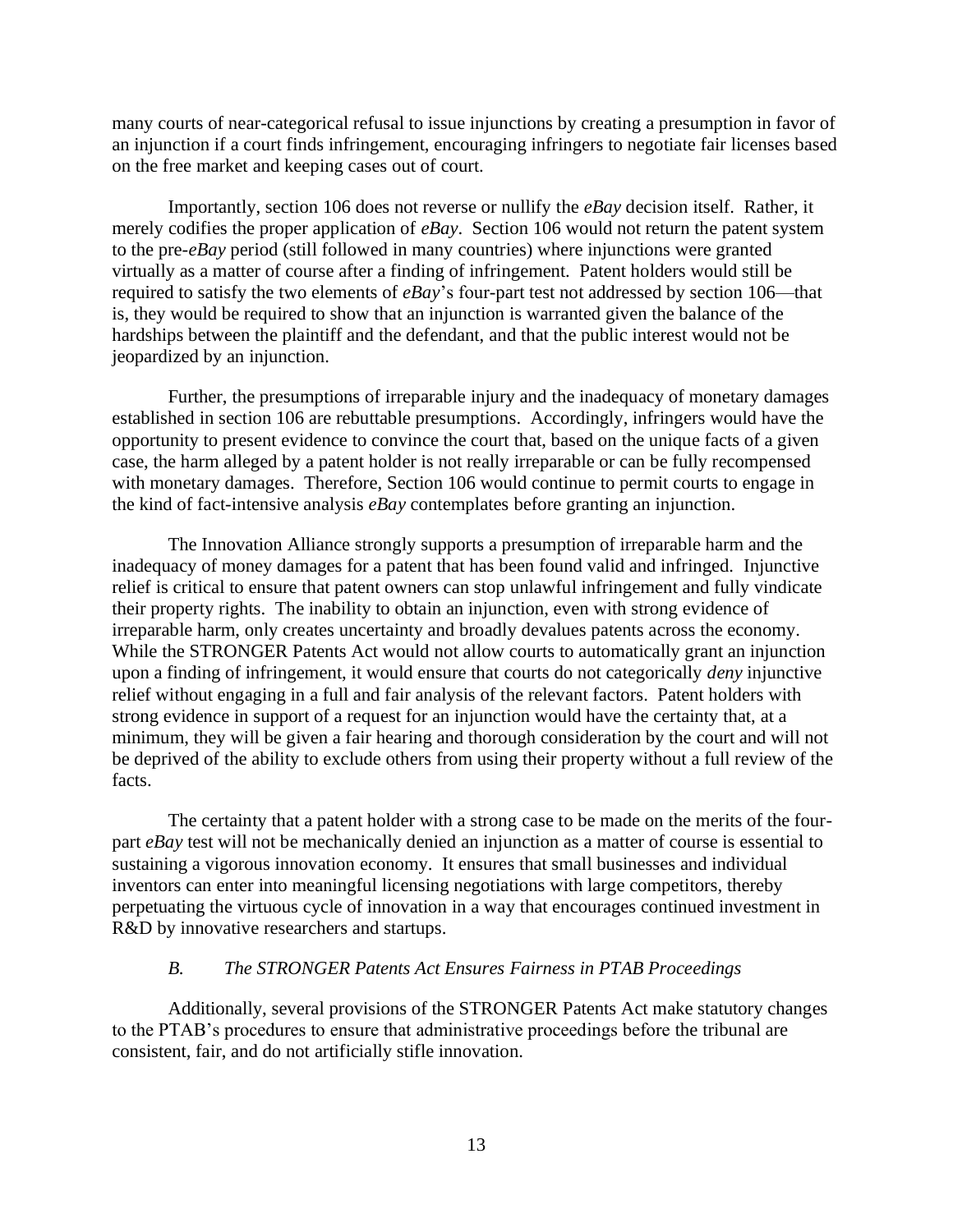## 1. Harmonizing Claim Construction Standards Used by the PTAB and District Courts

The STRONGER Patents Act would codify the guidance issued by the USPTO that requires the PTAB to use the *Phillips* standard for claim construction instead of the broader standard that was in use before the promulgation of the USPTO's 2018 final rule on this issue. In so doing, the bill would align the claim construction process used in both PTAB and district court proceedings.

We strongly support this provision because it eliminates incentives for entities challenging a patent to engage in gamesmanship by challenging a patent at the PTAB instead of federal court because of the more favorable claim construction standard available at the PTAB, compared to district courts. It also eliminates the "heads I win, tails you lose" of patent challengers to advocate entirely different claim constructions in the PTAB and district courts for validity and infringement purposes. Innovators contemplating making substantial investments in the R&D necessary to produce groundbreaking innovations need the certainty that the ultimate validity of their patent will not depend upon the forum in which its validity is adjudicated. This provision will help ensure that proceedings brought at the PTAB or a district court are fair to all parties, including individual inventors and small businesses.

It should also be noted that standardizing claim construction standards helps to further the AIA's goal of efficiency. When the PTAB uses the same claim construction approach as federal courts, decisions of the PTAB are of much greater subsequent value to federal judges.<sup>29</sup> Thus, while the Innovation Alliance applauds the USPTO's actions in this area, we support codifying into law the use of the *Phillips* standard in PTAB proceedings.

# 2. Aligning the Burden of Proof Applied in PTAB and District Court **Proceedings**

Similarly, the STRONGER Patents Act would ensure that the same burden of proof applies to parties seeking to invalidate a patent claim in federal court and the PTAB. Specifically, the bill would increase the burden of proof in PTAB proceedings by requiring a challenger to demonstrate a patent's invalidity by "clear and convincing evidence" instead of a mere "preponderance of the evidence," and would apply the presumption of validity used in district court to PTAB proceedings.

We support this provision which, much like the provision harmonizing claim construction standards between the PTAB and district courts, is necessary to prevent the gamesmanship that can occur where a challenger chooses to seek the invalidation of a patent at the PTAB rather than federal court because of the lower evidentiary burden. We also believe the stricter "clear and convincing evidence" standard, along with the presumption of validity, provides due deference to the expert determinations made by the USPTO's patent examiners when they make the original decision to award a patent. Patent holders that have invested a substantial amount of money in

<sup>29</sup> Saurabh Vishnubhakat, Arti K. Rai, & Jay P. Kesan, *Strategic Decision Making in Dual PTAB and District Court Proceedings*, 31 Berkeley Tech. L.J. 45, 83 (2016).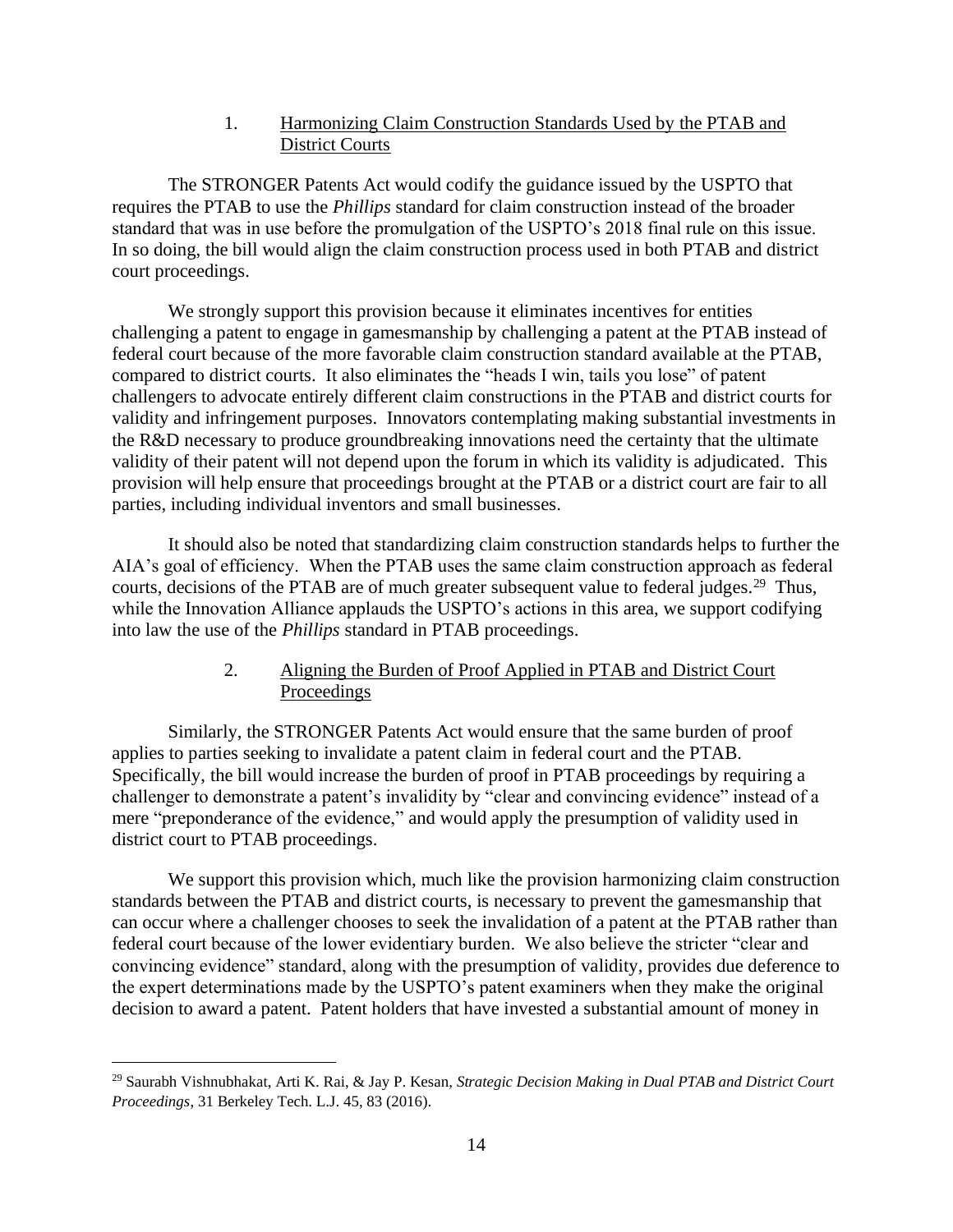the process of discovering, developing, and patenting their innovations need the certainty that the decision of the USPTO's patent examiners in the first instance have some meaning.

If the PTAB is permitted to wholly disregard a patent examiner's finding and essentially engage in *de novo* review each time a patent is challenged, the reliability of a patent granted by the USPTO is significantly reduced. This deprives patent owners the ability to accurately gauge the validity of a patent that has been issued, but not litigated, and thus creates uncertainty.

## 3. Requiring PTAB Challengers to Have a Stake in the Suits They Initiate

The bill also requires litigants to have a particular interest in order to challenge the validity of a patent before the PTAB, just as they would be required to have standing to file a suit in federal court. This ensures that PTAB challenges will be brought only by those entities with a direct business or financial stake in the outcome of the proceedings. Accordingly, these sections would help eliminate nuisance challenges and challenges brought for nefarious purposes that only serve as a tax on innovation.

The Innovation Alliance supports this provision because it provides innovators with certainty that only those individuals or entities who have a direct, vested interest in the validity or invalidity of their patents can file a challenge with the PTAB. Exposing innovators to challenges from parties with only an attenuated stake in the proceedings themselves creates the possibility of astronomical costs and protracted litigation without a direct benefit to either of the litigants or the U.S. economy at large.

# 4. Establishing Commonsense Limitations on Serial and Redundant Challenges

Sections 102(f) and 103(f) of the bill provide that a PTAB petitioner can only file a single proceeding to challenge a given patent in most instances. If the validity of the patent is upheld, the challenger cannot file another PTAB challenge. These sections also provide that a party who has filed an *inter partes* review proceeding at the PTAB may not later bring a challenge to the same patent's validity in federal court.

Finally, sections 102(h) and 103(h) of the bill provide that, when a federal district court has issued an opinion on the validity of a patent subject to concurrent review by the PTAB and the district court opinion has been appealed, the PTAB decision should be stayed pending resolution of the appeal.

The Innovation Alliance supports these provisions because they ensure the most efficient allocation of judicial resources by avoiding redundant and duplicative proceedings. Further, they will help ensure that a patent holder will not be subjected to protracted, expensive litigation simply because a challenger decides to file redundant challenges against the same patent. These provisions ensure that patent owners have *some* prospect of finality to adjudications of the validity of a given patent, at least with respect to the same challenger.

Strong patents are critical to maintaining U.S. leadership in a global innovation economy. Innovators in fields like 5G, AI, quantum computing, next-generation medical cures, and countless others rely on intellectual property rights to protect their technologies and to bring their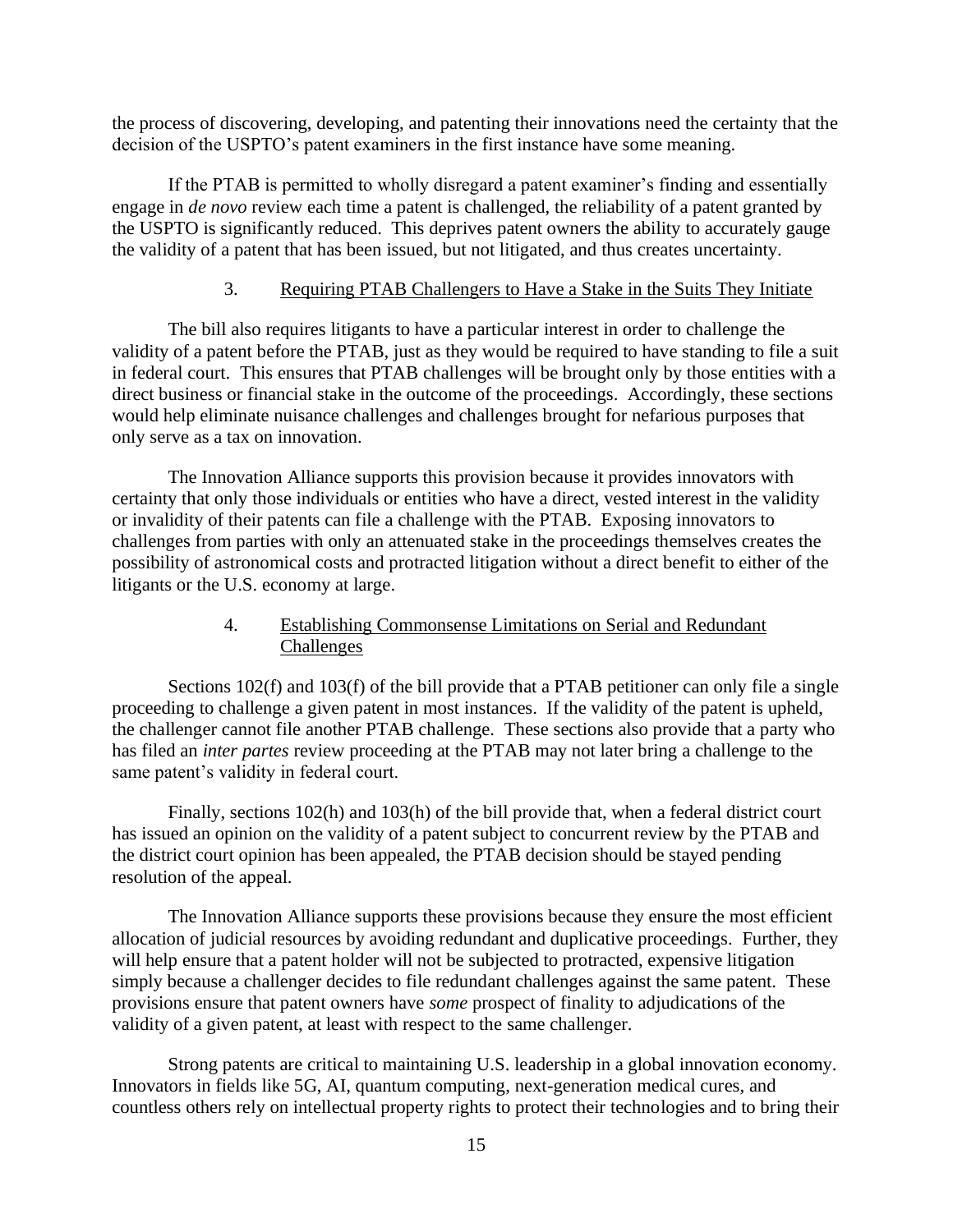innovations to market. This legislation would ensure that innovators can enforce and defend their patents on a level playing field, ultimately strengthening U.S. competitiveness in innovative R&D.

# **IV. The PTAB Reform Act Would Weaken Patent Rights, Undermining U.S. Economic and National Security**

The Innovation Alliance opposes the PTAB Reform Act, which caters primarily to large tech companies' objectives to weaken patent rights. The bill's approach runs directly contrary to the clearly-stated intention that the PTAB serve as a cost-effective alternative to litigation, rather than a companion to litigation. It focuses solely on post-grant review mechanisms, where patent owners are already at a disadvantage, and creates new additional opportunities for well-resourced companies to challenge patents repeatedly as a business tactic. It also upsets the ability of inventors to enjoy secure, reliable patent rights that were important to the drafters of the AIA and to incentivize patent owners to engage in costly, long-term R&D. At the same time, the bill takes away a key piece of discretion the AIA gave to the USPTO Director to act as a last-stop gatekeeper who could ensure fairness in how the new PTAB procedures were applied. Indeed, the level of discretion the AIA gave to the USPTO Director was essential to convincing stakeholders at the time to support the powerful new *inter partes* and post-grant review provisions, whose potential for abuse were apparent.

It is worth quoting from the House Judiciary Committee Report on the America Invents Act on these precise points:

The Committee recognizes the importance of quiet title to patent owners to ensure continued investment resources. While this amendment is intended to remove current disincentives to current administrative processes, the changes made by it are not to be used as tools for harassment or a means to prevent market entry through repeated litigation and administrative attacks on the validity of a patent. Doing so would frustrate the purpose of the section as providing quick and cost effective alternatives to litigation. Further, such activity would divert resources from the research and development of inventions. As such, the Committee intends for the USPTO to address potential abuses and current inefficiencies under its expanded procedural authority.<sup>30</sup>

## *A. The PTAB Reform Act Invites Abuse, Inefficiency, and Waste of Resources*

The Innovation Alliance strongly opposes the PTAB Reform Act's abrogation of the "*Fintiv* doctrine," which allows the PTAB to consider parallel proceedings in district court or at the International Trade Commission ("ITC") when deciding whether to use its discretion to deny institution of petitions that would otherwise meet the threshold requirement. As an initial matter, we do not believe policymakers need to or should constrain the discretion of the PTAB in this way. Discretion applied in a fair-minded, even-handed manner on a case-by-case basis is a cornerstone of administrative decision-making. At its core, the PTAB has always sought to take a "holistic view of whether efficiency and integrity of the system are best served by denying or

<sup>30</sup> H.R. REP. NO. 112-98 (June 1, 2011), pt. 1 at 42.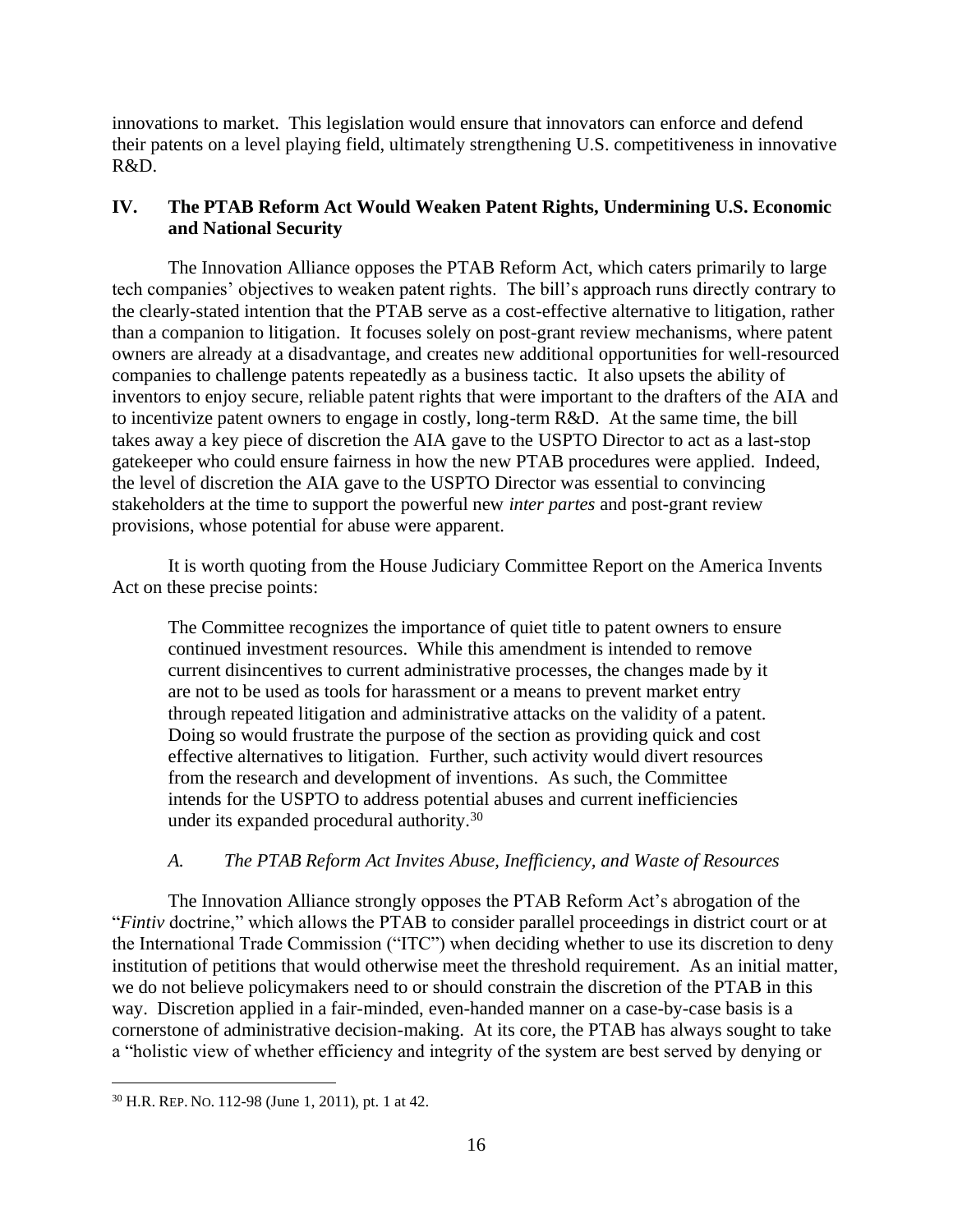instituting review."<sup>31</sup> Indeed, the Director has been afforded vast discretion to institute PTAB review even when petitions do not strictly meet statutory requirements.<sup>32</sup> Obviously, if the PTAB is to have discretion over whether to institute these proceedings, that discretion must cover both approval *and* denial of such institutions. PTAB discretion to deny institution of IPR petitions in light of duplicative proceedings is an important tool to prevent abuse, promote efficiency, and conserve resources of the USPTO and the parties.

A considerable worry at the time of the adoption of the AIA was how the USPTO would be able to handle the influx of patent proceedings at the newly-created PTAB and how it would be able to respond to attempts at gamesmanship as they inevitably arose in this new forum. Though there unfortunately are and always will be bad actors who attempt to exploit the PTAB system, the Innovation Alliance deeply appreciates the commitment of the USPTO to preventing those exploits as they are identified. The bill's prohibition on the Director from considering parallel litigation when deciding whether to exercise her discretion to deny institution strips the Director of a key tool in preventing attempts at gamesmanship and hampers the Director's ability to manage the Office's docket. And instead of promoting certainty, two parallel validity reviews on any given patent claim, can yield divergent outcomes.

*Fintiv* discretion has helped conserve the resources of the USPTO and protect patent owners from having to concurrently, and continuously, defend their patents against repeated and duplicative challenges at the Board and in court. *Fintiv* has done so by allowing PTAB judges to weigh factors when determining whether to launch a review of a patent that is at issue in a parallel infringement case in federal court or the ITC. Those factors include whether and when a trial date has been set in the infringement case, the extent of overlapping issues, and whether the other tribunal has paused its case for PTAB review. In other words, *Fintiv* gives the PTAB discretion to deny institution of an IPR where duplicative litigation in federal court or the ITC would conclude before the PTAB trial or would otherwise unnecessarily burden the patent owner. That balancing test provides transparency in the process and incentivizes petitioners to act expeditiously and efficiently, consistent with the express purpose of the AIA for the PTAB to serve as a streamlined, cost-effective alternative to litigation. Protecting *Fintiv* discretion is important because the PTAB should have a tool to avoid situations in which parallel proceedings before the PTAB and a district court (or the ITC) would unreasonably burden patent holders with having to defend duplicative validity challenges. Taking this power away from the PTAB not only immediately makes this issue prevalent once more, but also prevents the PTAB from addressing further issues stemming from duplicative proceedings as they inevitably arise in the future.

While the Innovation Alliance wholeheartedly supports the bill's goal of providing more certainty and finality in the PTAB process, we do not believe removal of *Fintiv* discretion would serve this goal. Under the bill's approach, burdensome and duplicative parallel litigation would still be a problem. This is because the bill would not allow the PTAB to address the concern that *Fintiv* addresses—*i.e.*, the situation in which a petition would result in the patent holder being

<sup>31</sup> *Apple v. Fintiv*, IPR2020-00019, Paper 11, 6 (PTAB Mar. 20, 2020) (precedential).

<sup>32</sup> *See, e.g., Thryv, Inc v. Click-To-Call Techs., LP,* 140 S. Ct. 1367 (2020); *Cuozzo Speed Techs., LLC v. Lee*, 579 U.S. 261 (2016).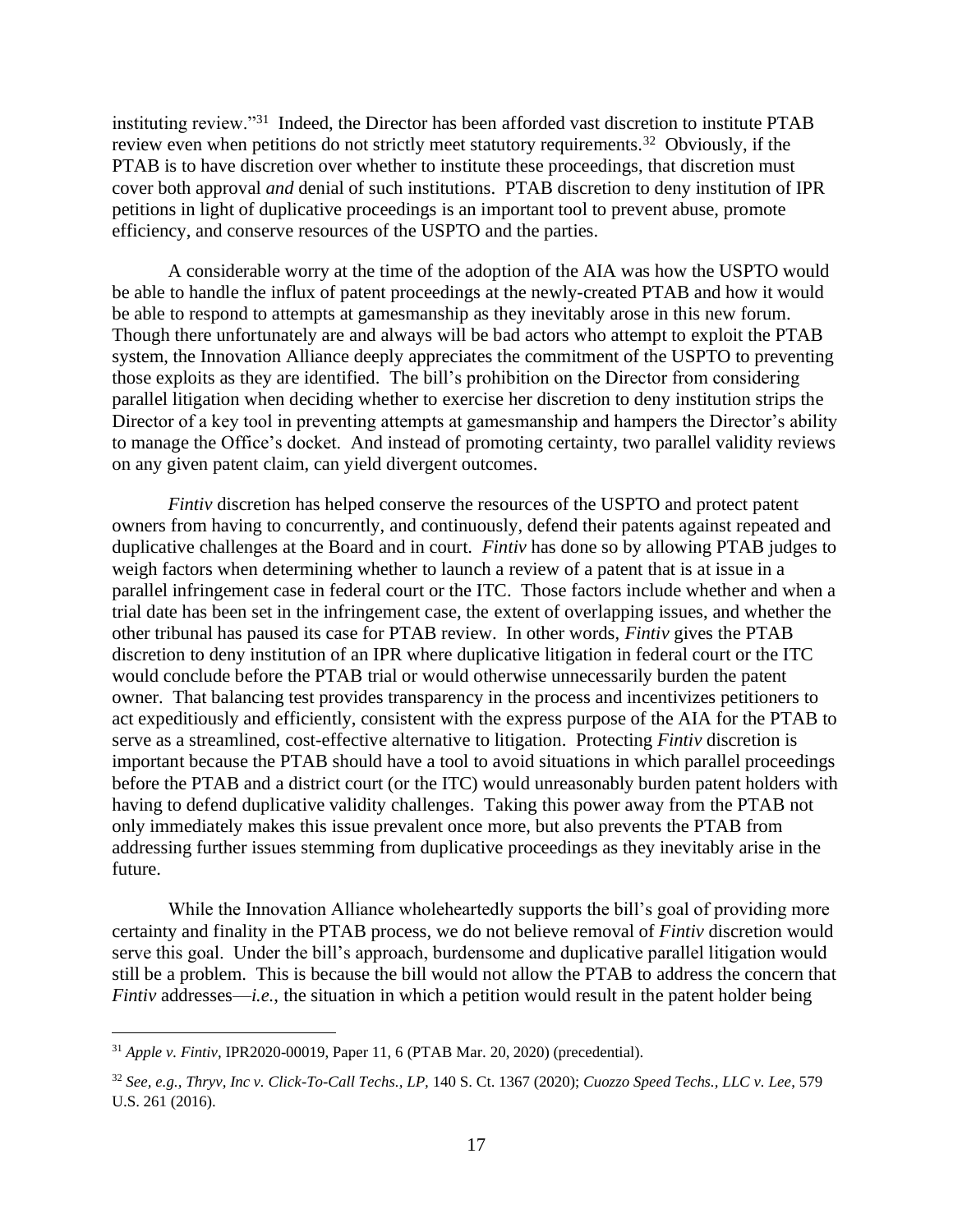unreasonably burdened with defending a duplicative and burdensome challenge before the PTAB that is already being advanced in another forum (either a district court or the ITC). Indeed, the bill does not provide any basis for denying institution of an IPR because there is parallel and duplicative litigation on the same patent in another forum, even when that other litigation is in such an advanced stage that it would likely become final before a final written decision at the PTAB could be issued.

We believe that eliminating *Fintiv* discretion would result in greater unfairness and inefficiency in the patent system. Discretion is at the heart of what the PTAB does at every step in post-grant proceedings. The USPTO must make decisions about the merits of each case, such as whether a petition meets the threshold for institution, and whether the claims have been proven invalid in preparing a final written decision. The AIA by necessity confers discretion on the USPTO Director, and there is no reason that such discretion should not extend to whether to deny institution in view of fairness and efficiency concerns.

## B. *The PTAB Reform Act Attempts to Allow Petitioners to Skirt Constitutional Standing Requirements for Appeals to the Federal Circuit*

The PTAB Reform Act includes a provision in § 319 that attempts to create an artificial constitutional injury for petitioners seeking appeal to an Article III court without standing. When the PTAB issues a final written decision finding that a patent is not unpatentable, a petitioner may not appeal that decision to the Federal Circuit unless that petitioner can establish Article III standing. This is not simply a matter of PTAB or Federal Circuit procedure, but a constitutional requirement. The Federal Circuit is an Article III court, meaning that an appellant must establish all of the elements to meet the Article III constitutional standing requirements. Elements of the constitutional standing requirement cannot be simply awarded statutorily as a means to circumvent this important constitutional safeguard. As the Supreme Court has stated, "[n]o principle is more fundamental to the judiciary's proper role in our system of government than the constitutional limitation of federal-court jurisdiction to actual cases or controversies."<sup>33</sup>

## *C. The PTAB Reform Act Creates Unnecessary Confusion and Procedural Obstacles*

Current law places the burden of proof on the PTAB petitioner at each stage of the proceeding, and allows patent owners to clarify their patent claims that are often challenged as overly-broad. Motions to amend were intended, in part, to serve as a check-and-balance against the AIA's low burden of proof enjoyed by petitioners. Unfortunately, such motions have had a very low rate of success. Recent efforts by the PTAB in its motion to amend pilot program have markedly improved outcomes, but motions to amend still have less than a 20% chance of succeeding.<sup>34</sup> This is in stark contrast to the high institution rates and high cancellation rates at final decision noted above. The bill would further constrain the motion to amend process by removing the burden of invalidity from petitioners and placing it on the USPTO, who is not a

<sup>33</sup> *Spokeo, Inc. v. Robins*, 136 S. Ct. 1540, 1547 (2016) (citation and quotations omitted); *see also AVX v. Presidio Components, Inc.*, 923 F.3d 1357 (Fed. Cir. 2019).

<sup>34</sup> U.S.PATENT AND TRADEMARK OFF., *Patent Trial and Appeal Board Motion to Amend Study*, 3 (Jul. 2020), https://www.uspto.gov/sites/default/files/documents/20201028\_ptab\_\_mta\_study\_installment\_6\_tf\_iq\_813950\_final \_revised.pdf.